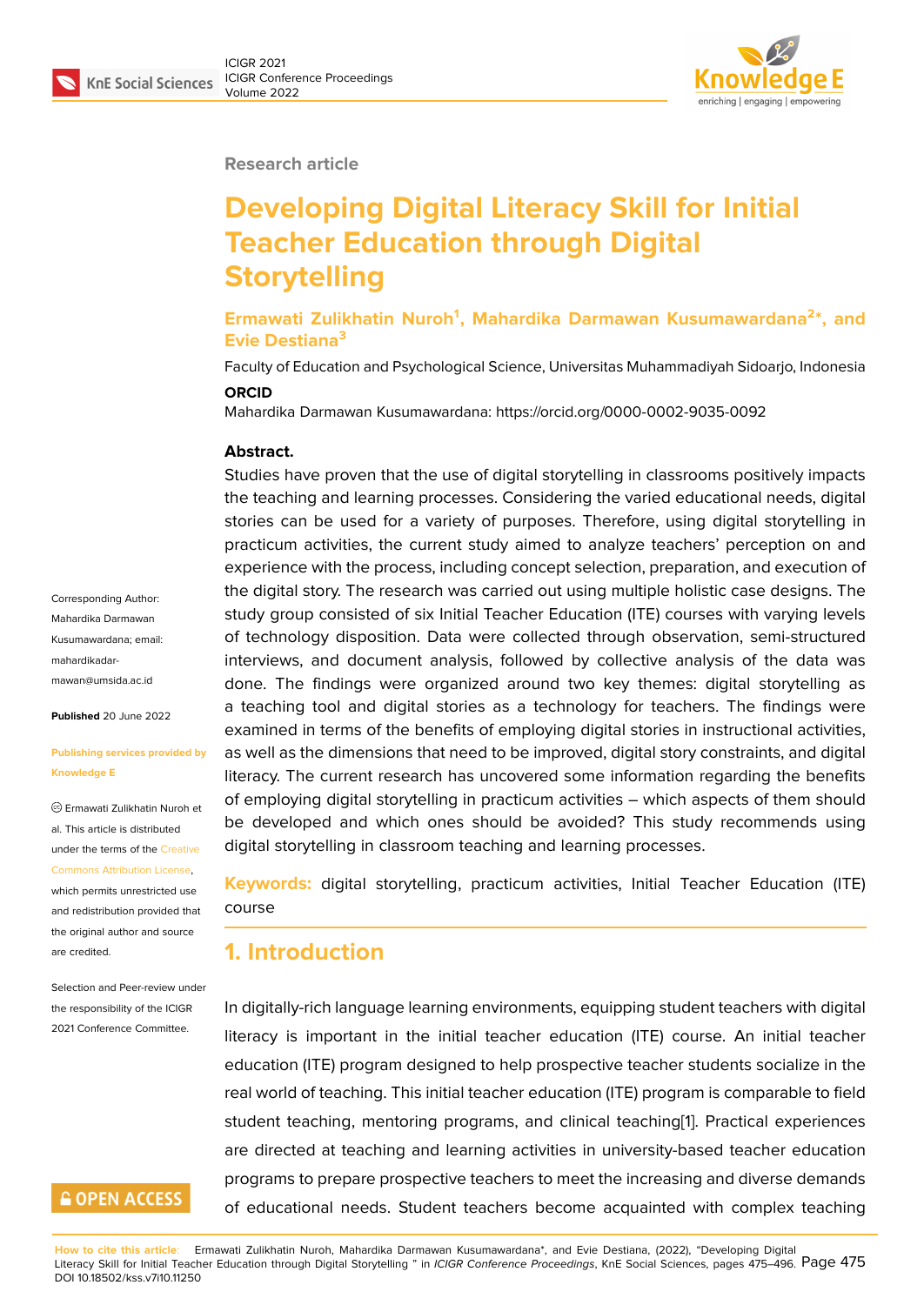activities before beginning to teach [2]. Student teachers must engage in authentic or real-life teaching in school settings, as well as a reflection on their teaching, at the pedagogical curriculum level [1].

One of the ways to build and enha[nc](#page-17-1)e pre-service language teachers' digital literacy is by introducing them to digital storytelling. With the rapid development of technology, storytelling, which existed be[fo](#page-17-0)re printed sources, has been replaced by digital storytelling. Teachers' and students' information-gathering skills, problem-solving abilities, and attitudes toward collaboration have all been influenced by digital storytelling. Educators use digital storytelling as a motivational tool to attract students' attention and guide them. As a result of these factors, the importance of developing digital storytelling with pre-service teachers in English language education has been elevated to the top of the priority list. According to the related literature, digital story creation studies were conducted with students of various ages, pre-service teachers, or teachers [3]–[5]. It has been demonstrated that creating a digital story improves both pedagogical content knowledge and learning, as well as the teaching experience of the stakeholders in those studies.

Previous research on in-service teachers and digital storytelling is well documented. [6] researched with teachers, and his research by preparing digital stories was carried out to increase the efficiency of teachers in teaching and learning processes and to catalyze the process of technology integration. Another study, conducted by Hung, [Hw](#page-17-2)ang, and Huang [7], confirmed that using project-based digital storytelling to improve learning performance in science classes improved learning performance in the five students studied. According to the findings of their study, using project-based digital stories can enhance [s](#page-17-3)tudents' motivation, academic success, and problem-solving skills more than traditional project-based learning. Similarly, Yang and Wu [8] found that using digital storytelling in tenth graders' foreign language education can improve their academic success, learning motivation, and critical thinking skills. Furthermore, this study indicates that by using this method, both teachers and students a[re](#page-17-4) better able to develop critical thinking skills and learn new things. According to the findings of this study, most teachers have a positive view toward the process of creating digital stories and prefer to use creative drama in the design of the scenario, such as the final presentation, attracting students' attention, and encouraging students to think about designing the story.

In practice, the ITE course must not only be able to use technology efficiently but also serve as a technical accuracy role model for students. Unfortunately, most teachers see technology as a means of accessing social media, playing games, and accessing social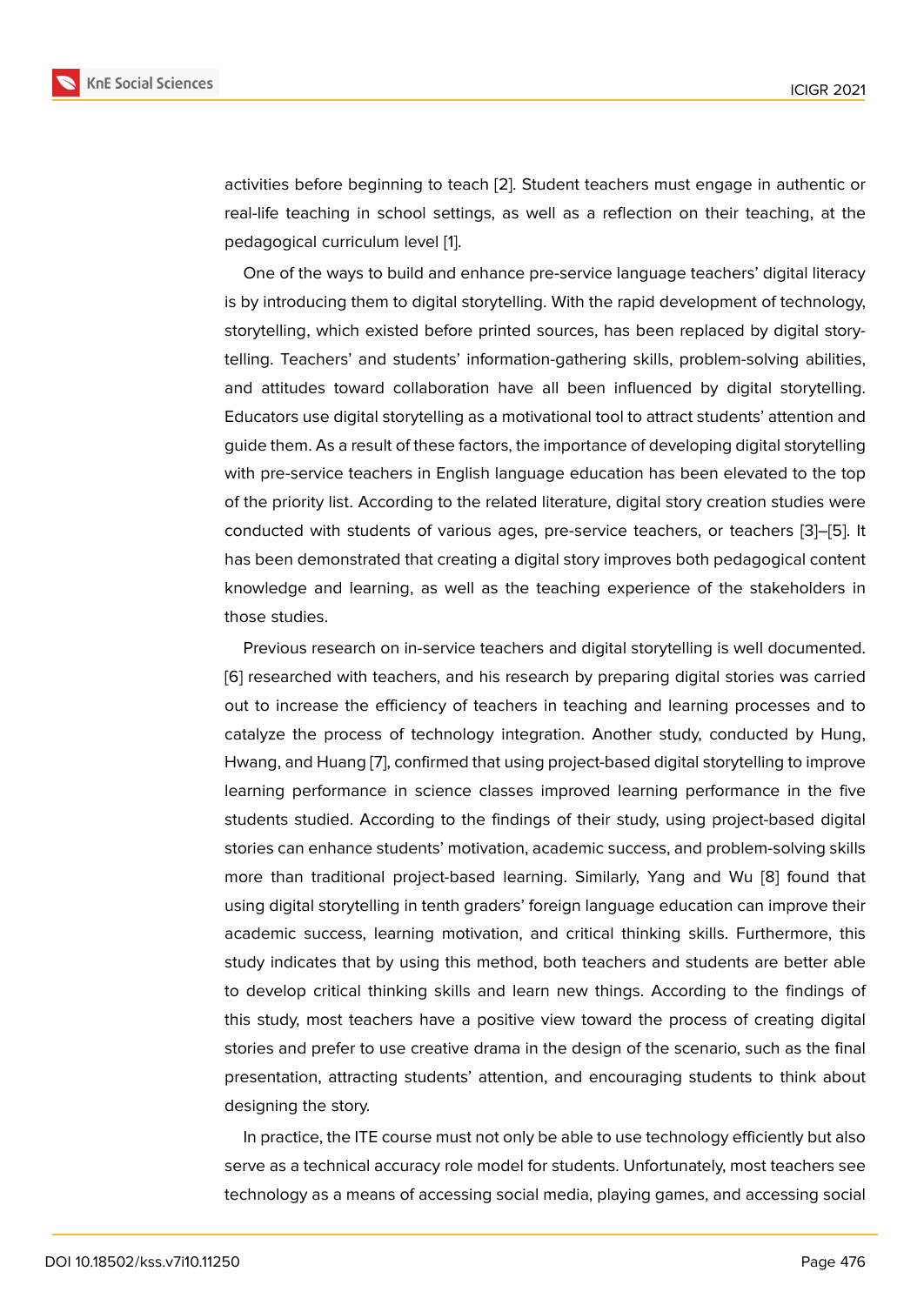media, as well as entertainment [9]. Teachers are currently expected to be able to use technology optimally in their professional development and for educational purposes, so there is a need for knowledge and skills to use technology to the fullest while participating in pre-service teach[er,](#page-17-5) teacher candidate, and in-service teacher programs. As a result, prospective teachers are expected to be able to use technology effectively to solve problems in their professional lives. As a result, through undergraduate programs and field experience initiatives, technology must be integrated into pre-service teacher education programs [9]. In pre-service teacher education programs, Oigara and Wallace [10] emphasized the importance of instructors lecturing prospective teachers on how to effectively integrate technology into the learning process. Furthermore, Giles and Kent [9] underlined the si[gn](#page-17-5)ificance of incorporating technology into pre-service teachers' [edu](#page-17-6)cation programs such as through undergraduate programs and field experience initiatives.

Digital storytelling is also used in teacher education. Many pre-service teachers are enthusiastic about digital storytelling and want to use it in their future classes [11]. The experience of digital storytelling increased their openness to educational technology [12]. When it came to introducing pre-service teachers to educational technology, activating and transferring prior knowledge and skills about technology was just [a](#page-17-7)s important as teaching them how to use specific technological tools in class. Student teac[her](#page-17-8)s can use digital storytelling to transfer their technical knowledge and skills to educational contexts. However, instructors and student teachers are not required to be fully proficient in the use of technology [11], [13].

In response to an urgent need for equipping Initial Teacher Education (ITE) with technological literacy, the incorporation of technology in student teachers in teaching activities is thought to have a positive ef[fe](#page-17-7)ct [on](#page-18-0) the well-known process in which some problems have been encountered. However, there is a lack of information about the use of digital stories, which is one of the technologies that can be integrated into student teachers ' teaching activities. In this regard, it is thought important to investigate the technology integration process by incorporating digital stories into Initial Teacher Education (ITE) course. In this regard, the current study aims to investigate student teachers' perspectives and experiences with the process, which includes selecting concepts related to the target English language subject, preparing, and implementing the digital story, with a primary focus on the use of digital stories in student teachers' teaching activities. The following are the study's research questions in this context:

(1) In what ways do the use of digital stories in Initial Teacher Education (ITE) contribute to the learning process?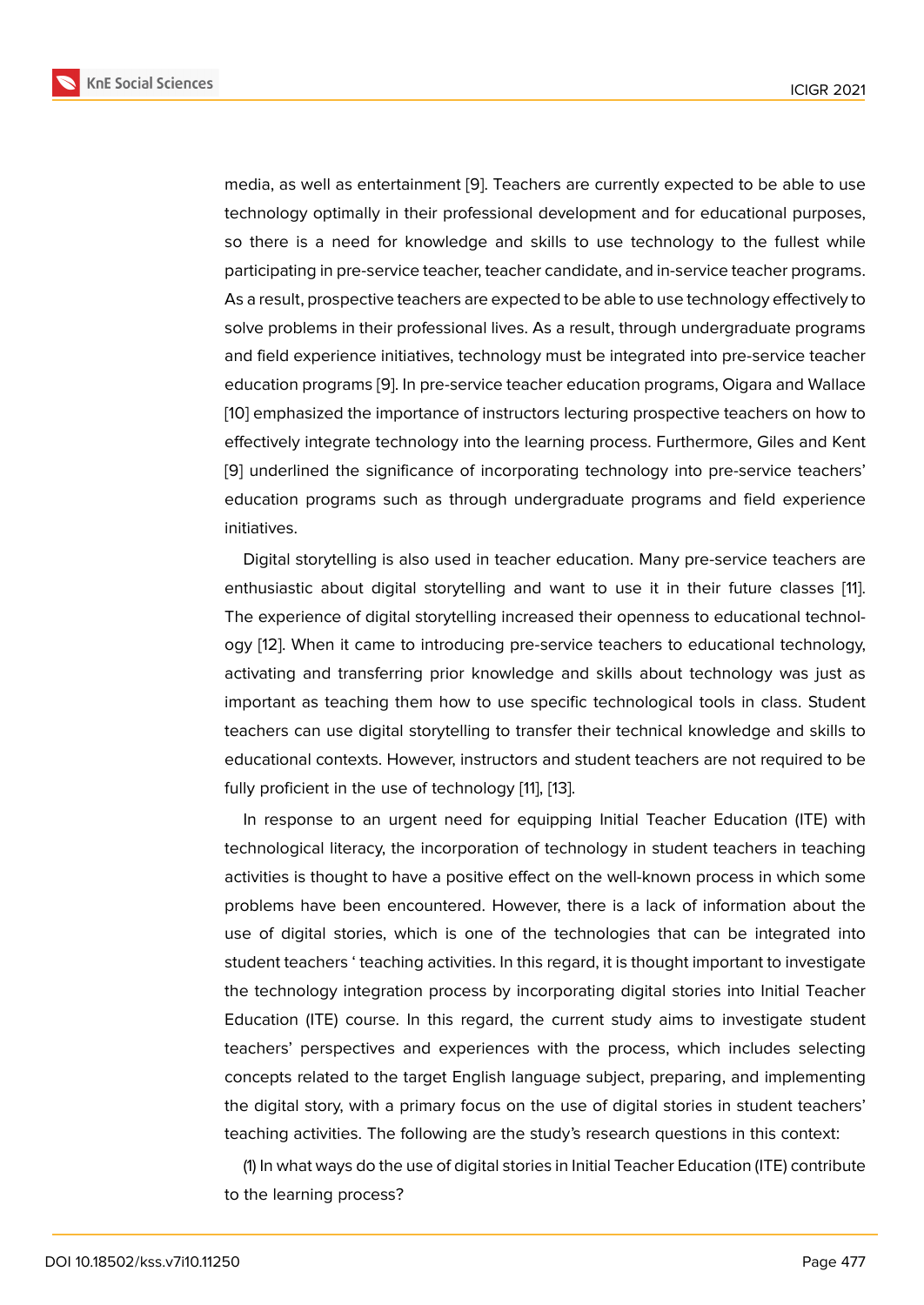#### **Digital Storytelling (DST) as Multimodal Literacy**

Digital Storytelling (DST) is defined by Barrett (2005) as a digital video application and software as a collection of multi-model digital tools that can be used to improve the reflective practice of the Initial Teacher Education (ITE) course. DST is also commonly used in Initial Teacher Education (ITE) courses, according to Kajder and Parkes [14], because it has the potential to move them beyond print-centric written reflection. This also applies to smartphones and ultra-portable devices (such as the iPad) that require post-production digital video editing software that is widely available and user-frien[dly](#page-18-1).

Although there are numerous types (genres) of Digital Storytelling, this study adheres to the DST model, which was created by the Center for Digital Storytelling [15]. According to Matthews-DeNatale [16], the DST model was created by someone who is not a media professional; this short video is 3 to 5 minutes long and is based on personal thoughts and experiences. Digital storytelling is created by combining multimedi[a c](#page-18-2)omponents such as video, music, [pho](#page-18-3)tos, and narration, which is the author's voice [3]. The most important aspect of developing digital stories is narrative design and creation [15], [16]. Furthermore, no less important is the use of multimedia to enhance narrative construction and story communication.

Wu and Chen [5] conducted a study on the use of DST education across sci[en](#page-18-2)[tific](#page-18-3) disciplines, finding that DST was used more frequently in language and literacy subjects than in humanities and other social science subjects. This statement is also supported by [17][–\[1](#page-17-9)9], who stated that many studies on second or foreign language courses for students who do not speak the native language, research on literacy courses for native language students [20], [21], Similarly, [22], [23] researched language courses aimed [at](#page-18-4) [mul](#page-18-5)tiliteracies for learners from various linguistic backgrounds. DST is regarded as an integrated and complex practice that is well suited to language and literacy classes because Digital Storyt[ellin](#page-18-6)g [\(D](#page-18-7)ST) involve[s stu](#page-18-8)[den](#page-18-9)ts expressing meaning through spoken, written, or visually presented personal narratives that also involve the use of language. As a result, students must master technology to realize their language expression in digital form.

According to Krumsvik [24], developing the ability to use technology, problem-solving skills, exchanging information, and the ability to assess safely and reflexively are all important. Digital competence is related to digital, audiovisual, or multimedia media formats, as well as lang[uag](#page-18-10)e techniques and management. Encouragement boosts innovation, reflexive thinking, and creativity by providing impetus from various communication and language registers [25].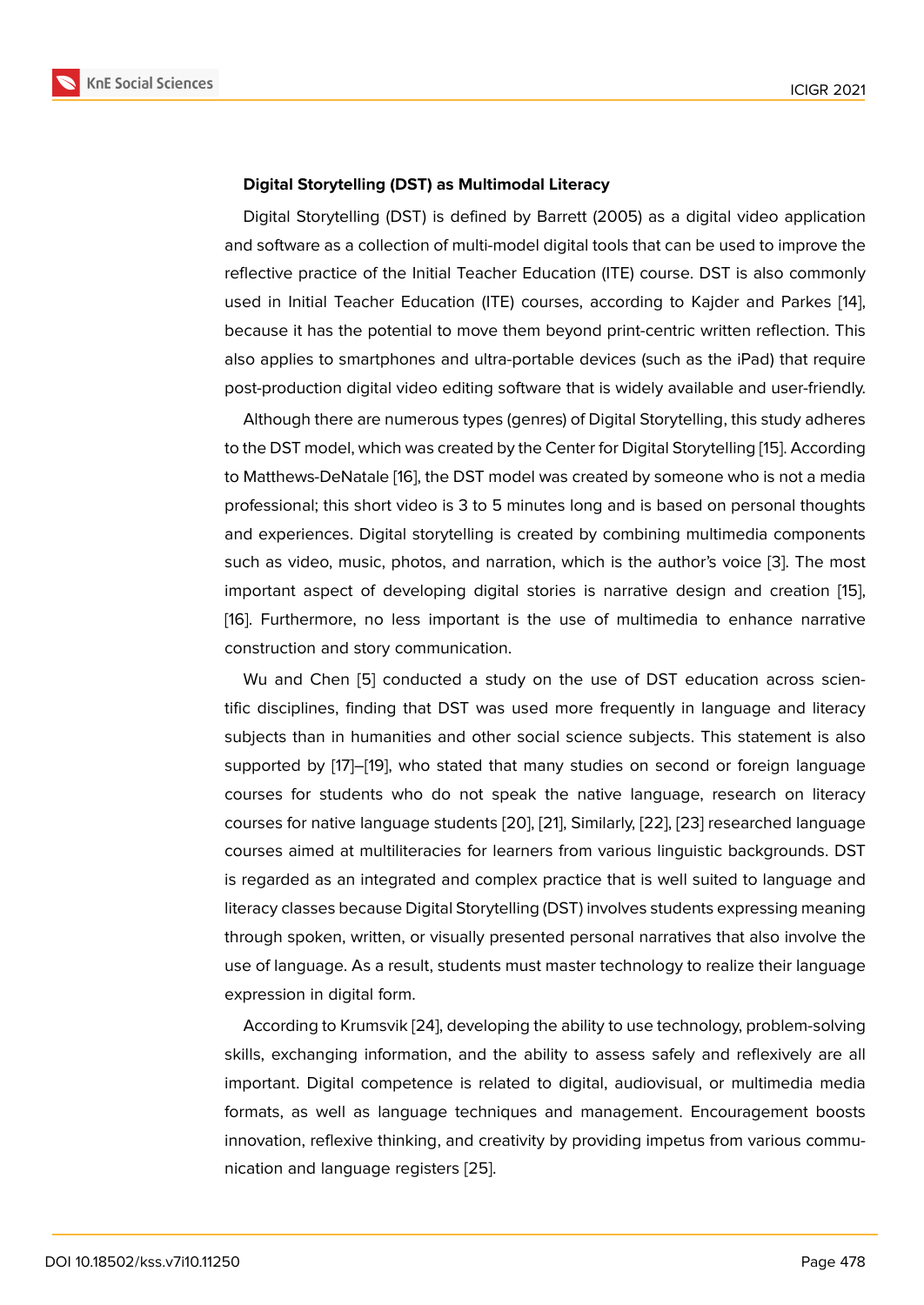#### **1.1. Multimodal Literacy in Initial Teacher Education (ITE)**

Multimodal literacies are critical for developing learners' abilities to interact with, though, as well as around texts in which language is not the primary form of representation [26]; rather, texts are formed by a "multimodal ensemble," that is, "a designed complex of different modes" [26], [27].

Kress [27] explains social semiotics theory, which uses semiotic modes as a so[urce](#page-19-0) of meaning in social and cultural practices. The key question in social semiotics is to interrogate the m[ean](#page-19-0)i[ng p](#page-19-1)rovided by each mode of communication. Kress [27] defines agents a[s "u](#page-19-1)nification of markers" derived from certain shapes or colors of observed facial expressions, such as danger signs or rejection.

A critical reader can comprehend a text's concept from a social semiotic [sta](#page-19-1)ndpoint, according to Lankshear [28], by deconstructing the deep meaning of each text, object, event, technique, process, image, situation, or statement. A text's structure reveals various social and cultural conditions that can influence signs as they discover themselves and their relationship w[ith](#page-19-2) their audience. A good text includes markers that reflect the signer's interests and intentions [27]. Tan and Zammit [29] also experimented with different semiotic modes to represent ideas in texts, with the teacher providing multimodal literacy development, critical metalanguage, and deconstructing the text's relationships between semiotic modes.

Associating literacy theory with multimodality is critical in the new media era [30]. A multimodal text contains two or more semiotic modes. Semiotic modes such as audio, visual, linguistic, gestural, and spatial have their system for making meaning [29]. This multimodal text employs a variety of communication mediums, including websites, [rad](#page-19-3)io, films, and print media [31]. Print media, such as children's books with pictures, words, and sound buttons, is a type of multimodal text rather than multimedia. Multi[med](#page-19-4)ia, on the other hand, is always multimodal. This is due to the inherent characteristics of digital technology, which ena[ble](#page-19-5) the convergence of different authoring modes in software as well as the ability to display multimedia texts on various platforms and audiences [32].

Initial Teacher Education students must be able to master pedagogical knowledge (PK), technological knowledge (TK), and classroom technology knowledge (CK) during practicum [33]. They argue that by demonstrating the interaction of this knowle[dge](#page-19-6), Initial Teacher Education (ITE) students will be able to effectively use technology to improve their teaching practice. According to Fisser, Pareja, Tondelur, Voogt, and Van Braak [34], [TPA](#page-19-7)CK in Initial Teacher Education (ITE) is an important factor that integrates ICT and learning transformation. According to empirical studies in language education,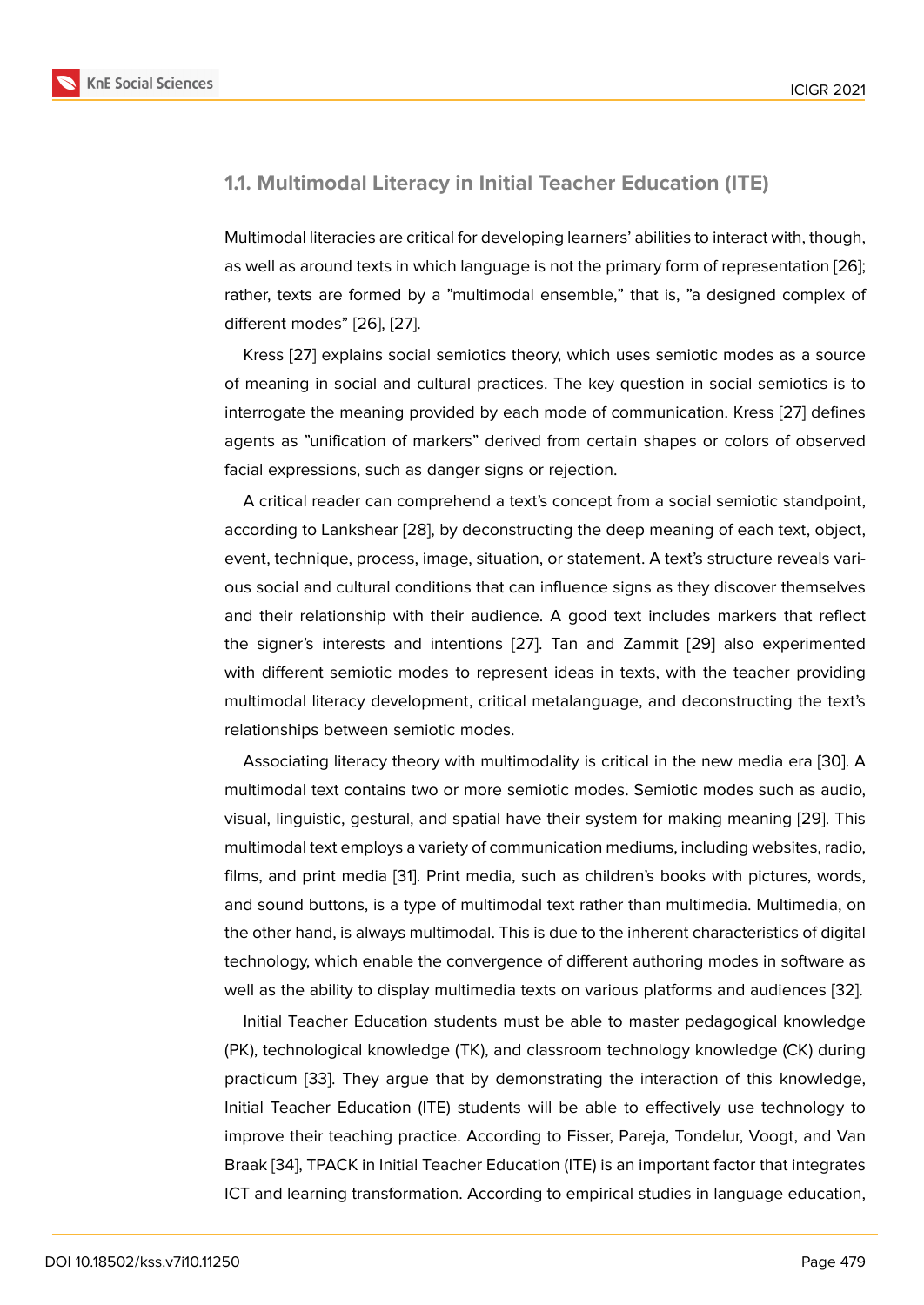TPACK is critical for the successful implementation of computer-assisted language learning and mobile-assisted language learning [35].

A few studies on the development of the TPACK assessment instrument for English teachers focus on teaching English as a second language in addition to the traditional skills of reading, listening, speaking, and writing. [Ho](#page-19-8)wever, they have not seen TPACK in the context of developing language knowledge and other meaning-making systems in the Initial Teacher Education (ITE) course. They have not recognized that literacy must go beyond print literacy/text literacy [36], [37].

# **2. Method**

#### **2.1. Research design**

The purpose of this study is to examine Initial Teachers' experiences with digital stories in language learning activities through a case study design, a qualitative approach. A case study is a type of research design that enables the examination of the causes and effects of the investigated context [38]. The current study was designed using several holistic case designs, with each initial teacher's experiences and opinions serving as a case [39].

### **2.2. [Stu](#page-19-9)dy group**

A purposive sampling technique was used to create study groups [40]. The current study's objective is to work with heterogeneous groups in terms of technology disposition to obtain rich data at the individual case level. In this regard, an open-ended questionnaire was distributed to 6 students enrolled in a private unive[rsity](#page-19-10) in East Java. This questionnaire contains open-ended questions designed to elicit participants' experiences with technology and their opinions on its integration into activities. According to the data collected via this questionnaire, participants were classified as having a high, medium, or low level of technology disposition, with two participants assigned to each category; a total of six participants were assigned to the study group. Table 1 contains information about the six participants who were chosen based on their responses to the open-ended questionnaire.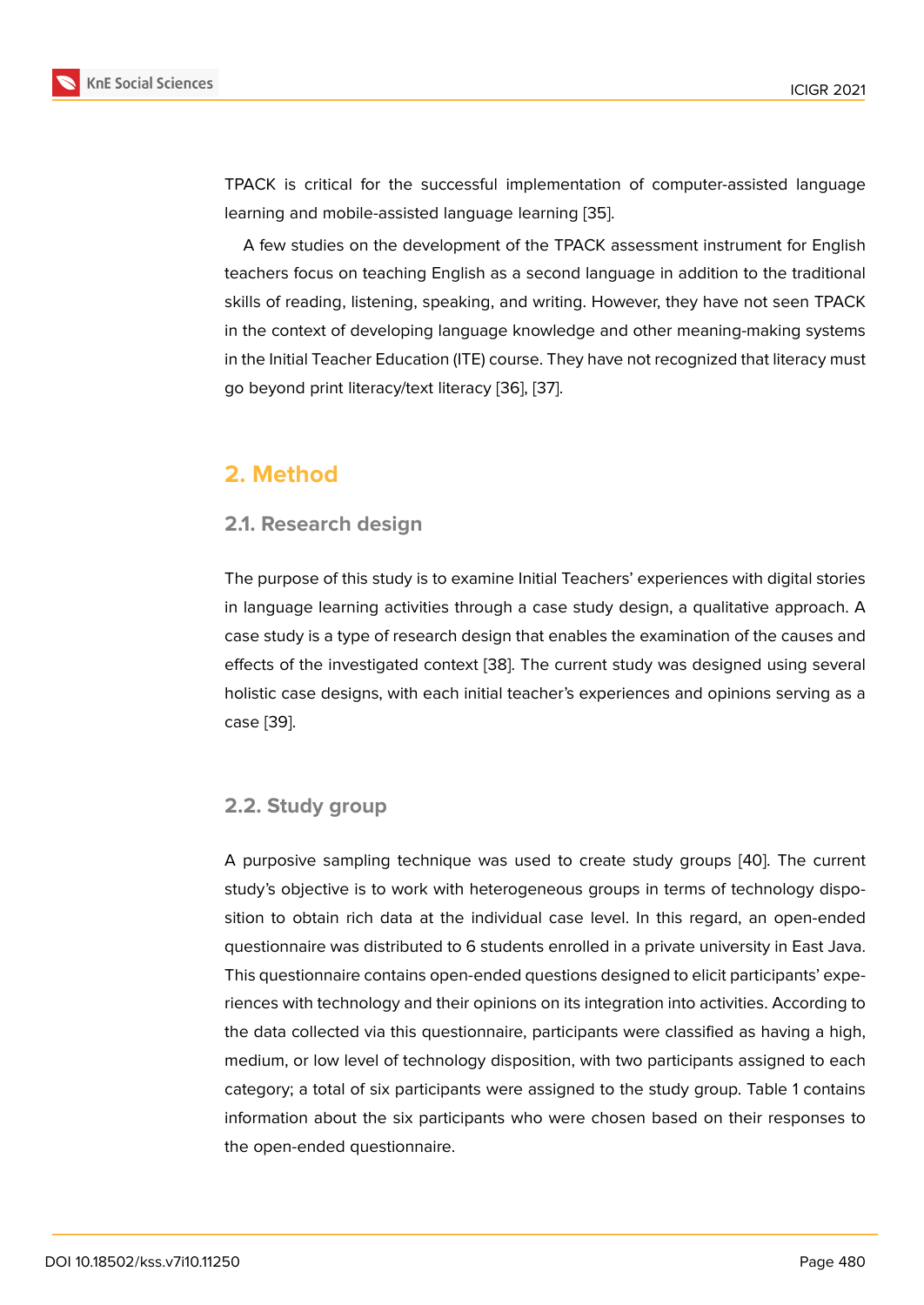| Participants                  | Take a<br>course know<br>on the<br>technology | use of computer<br>gram/application<br>for<br>primary<br>teacher education | the opinions about the technology<br>pro-use of technology disposition               |  |
|-------------------------------|-----------------------------------------------|----------------------------------------------------------------------------|--------------------------------------------------------------------------------------|--|
| Initial Teacher 1&2 not taken |                                               | does not know                                                              | Program/applicatiorshe doesn't plan Low (L)<br>to use it in her<br>teaching life     |  |
| Initial Teacher 3&4 1 course  |                                               | does not know                                                              | Program/applicatiorthinking to use Medium (M)<br>the content<br>for<br>visualization |  |
| Initial Teacher 5&6 1 course  |                                               | know<br>one                                                                | more than thinking to use the High (H)<br>content for teach-<br>ing life             |  |

TABLE 1: Information about the participants.

#### **2.3. Context**

Initial teachers who participate in teaching practice during their final year's sixth semester. Initial teachers work for six weeks, every day, in junior high schools as part of this course. They are required to develop a lesson plan by the 2013 National Curriculum (Minister of Education and Culture Curriculum 2013, MONEC) and to implement their plans in public junior high schools. They are required to produce an evaluation report on the implementation process. The majority of the National Curriculum is based on rote memorization and drilling, as evidenced by Hawanti, Hardman and A-Rahman, and Widodo [41]–[43].

#### **2.4. Pr[oc](#page-19-11)e[ss](#page-20-0)**

The research was conducted on April-May during the academic year 2020-2021. The study period is divided into the following stages: conducting prior interviews with participants, training participants on how to create digital stories, implementing participant plans, observing participants, and conducting final interviews. The research process will be divided into two sections: training and data collection.

#### **2.5. Training**

To begin, the researchers will conduct training with participants on how to create digital stories. The training was completed throughout five stages. The goal of using technology-assisted learning, its benefits and limitations, the introduction of digital stories, scaffolded creation of digital stories, digital story creation, digital story presentation,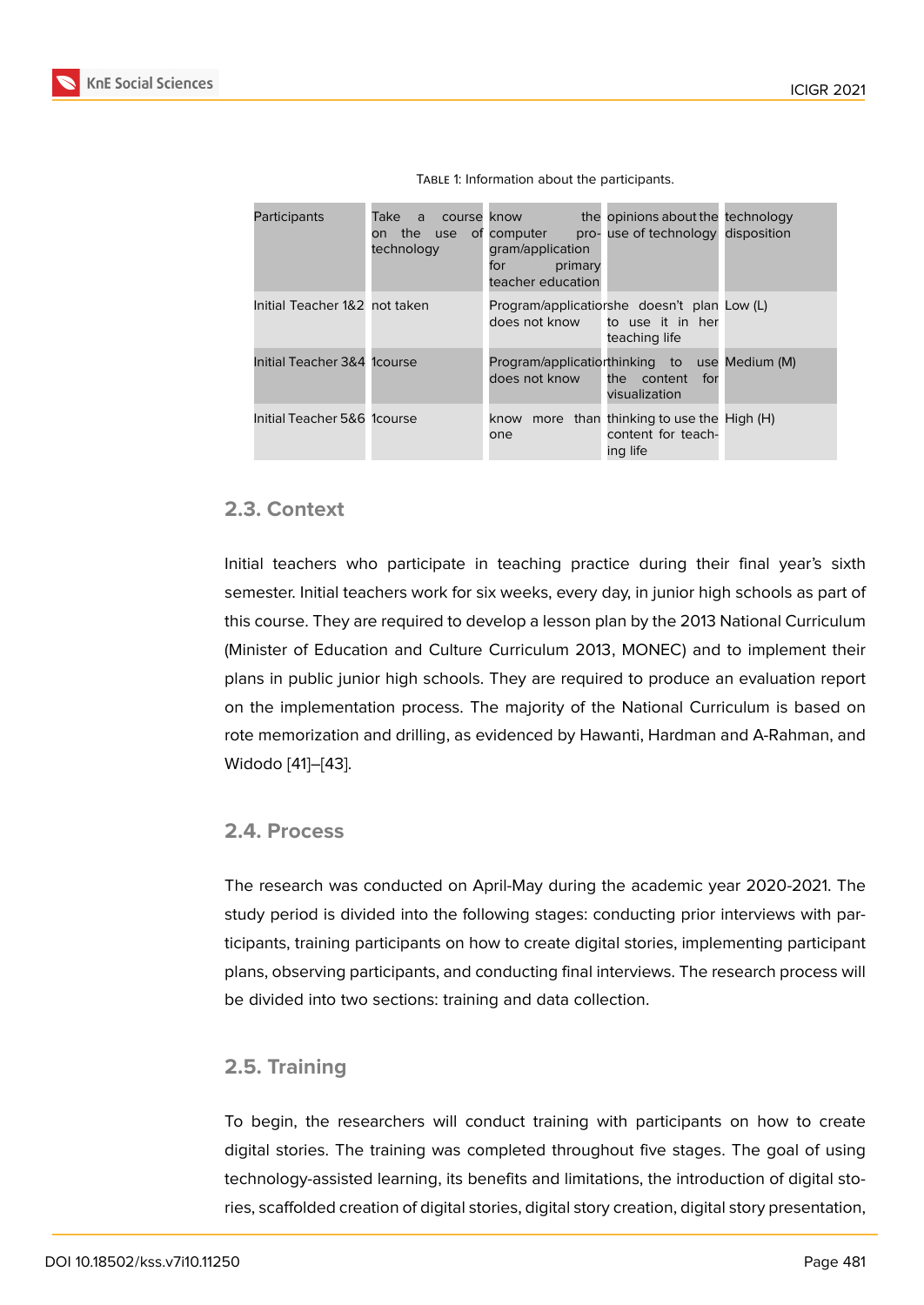and reflection [43]. The purpose of this project is to increase initial teachers' awareness of the implementation process for them to evaluate language learning activities that incorporate digital storytelling or do not. Participants are free to choose a thematic lesson, deter[mine](#page-20-0) the stage of the process, and determine how technology will be integrated into the process. A systemic functional linguistics-inspired genre approach informed the cycle of training activities, which included:

- 1. Building knowledge of a digital story
- 2. Joint story deconstruction
- 3. Joint story construction
- 4. Independent story construction
- 5. Story circles

The participating initial teachers and the researcher went through the following stages as a group:

| <b>Research Questions</b>                                                            | Data Collection               | <b>Findings</b><br>(Themes-<br>Categories and Codes) |
|--------------------------------------------------------------------------------------|-------------------------------|------------------------------------------------------|
| In what ways do the use of observations<br>digital                                   |                               | The digital story as a mate-<br>rial for education   |
| stories<br>in<br>English language teachers<br>contribute to the learning<br>process? | pre-service document analysis | contribution to the learning<br>process              |
| In what ways do the use of interviews<br>digital                                     |                               | Arousing<br>the<br>students'<br>interest             |
| stories<br>in<br>English language teachers<br>contribute to                          | pre-service observations      | suitable for personalization                         |
| the teaching process?                                                                | document analysis             | concretization<br>$\circ$ f<br>the<br>content        |
|                                                                                      | interviews                    | flexibility of use                                   |
|                                                                                      |                               | The digital story as a mate-<br>rial for education   |
|                                                                                      |                               | contribution to the teaching<br>process              |
|                                                                                      |                               | the<br>easiness in<br>activity<br>management         |
|                                                                                      |                               | Making it easier to observe                          |
|                                                                                      |                               | integrating with different<br>methods and techniques |

|  |  | TABLE 2: Stages of a digital storytelling project [43]. |
|--|--|---------------------------------------------------------|
|  |  |                                                         |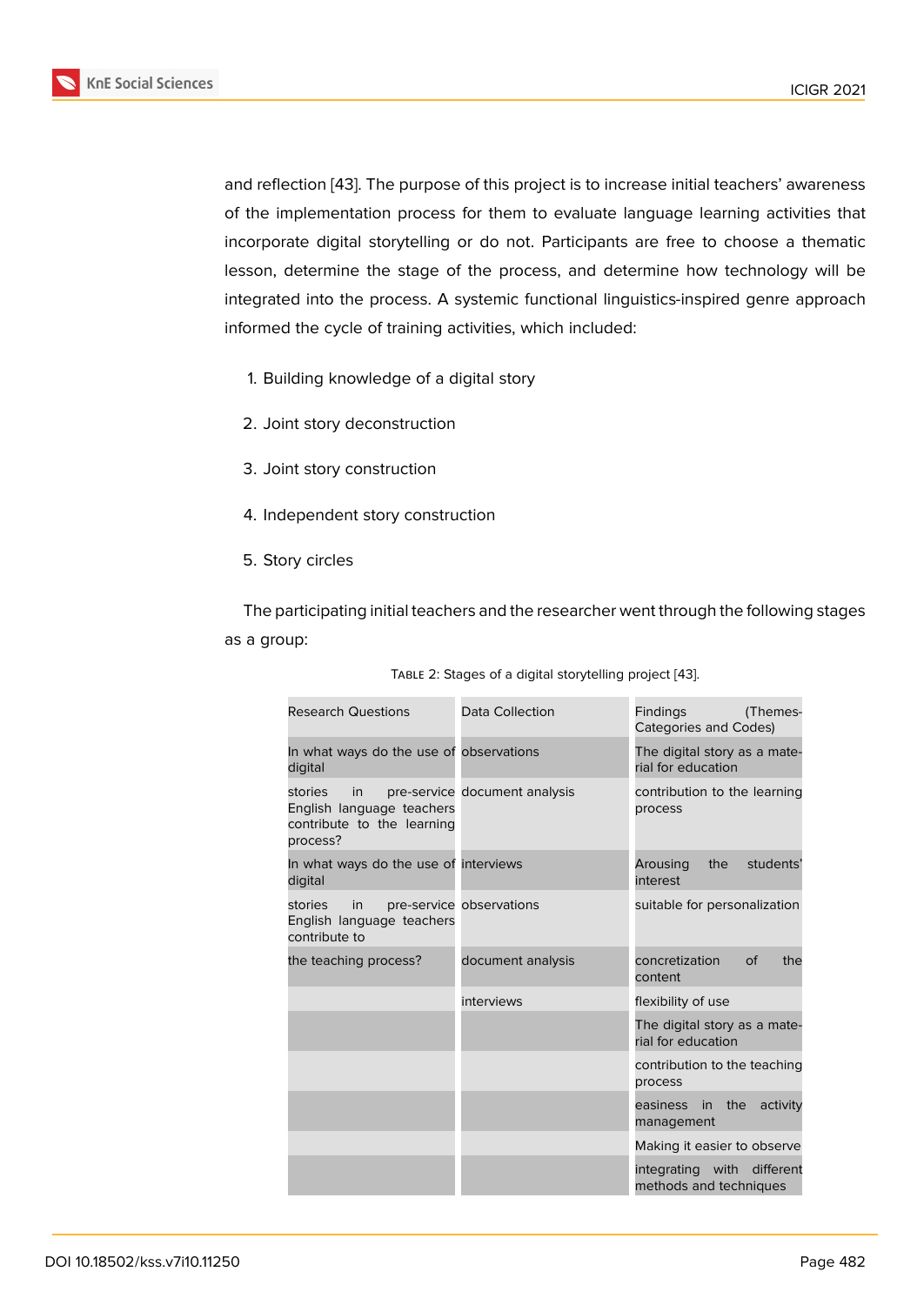#### **2.6. Data collection**

Participants' observations, informal interviews, and students' works—photographs and story drafts—were used to collect empirical data. All data were analyzed interpretively and narratively. The data were classified into moment-to-moment interactions (between researchers and initial teachers and between students), characterizations of such interactions (how much both the researchers and the Initial Teacher Education (ITE) course valued such interactions, characterizations of such interactions (how much both the teachers and the students valued such interactions), and interactional patterns (how students interacted with their peers). These three levels of analysis enabled the capture of several emerging findings pertinent to the three research questions. The purpose of thematic analysis was to discover, analyze, and report on patterns (themes) within data [44]. This analysis included becoming acquainted with the data, developing initial codes, searching for themes within codes, reviewing themes, defining and naming themes, and producing the final report see [44] for a fuller discussion of each step). Thus, [da](#page-20-1)ta were classified and coded according to recurrent themes that represented data sets pertinent to specific research questions. The categorized data were made sense of using classroom discourse analysis.

Researchers observed prospective initial teachers engaging in language learning activities. The observation process employs a non-participatory observation strategy, in which the researcher observes and records while not participating in group activities [38], [45]. To ensure the systematic nature of the observations made in this study, a semi-structured interview form with four dimensions and 15 items was developed. The dimensions discovered through observation are the classroom's technical conditions, [the](#page-19-12) p[artic](#page-20-2)ipation of initial teachers, students, and the use of technology. This dimension has been observed to be particularly focused on the context of using digital stories in the students of the Primary Teachers Education program. Sample items from the observation protocol are presented in table 3. Additionally, the researcher video-recorded the plan's execution to enable repeated analyses of the observational data.

In qualitative research, the documents to be analyzed may be those created by the researchers following the start of the research or those that have existed previously [46]. Documents analyzed in this study included language learning activity plans created by pre-service teachers, digital stories created by initial teachers, and notes taken by the researcher during observations. In the context of document analysis, the evalua[tion](#page-20-3) of the activity plan takes precedence. In this regard, participants were asked to write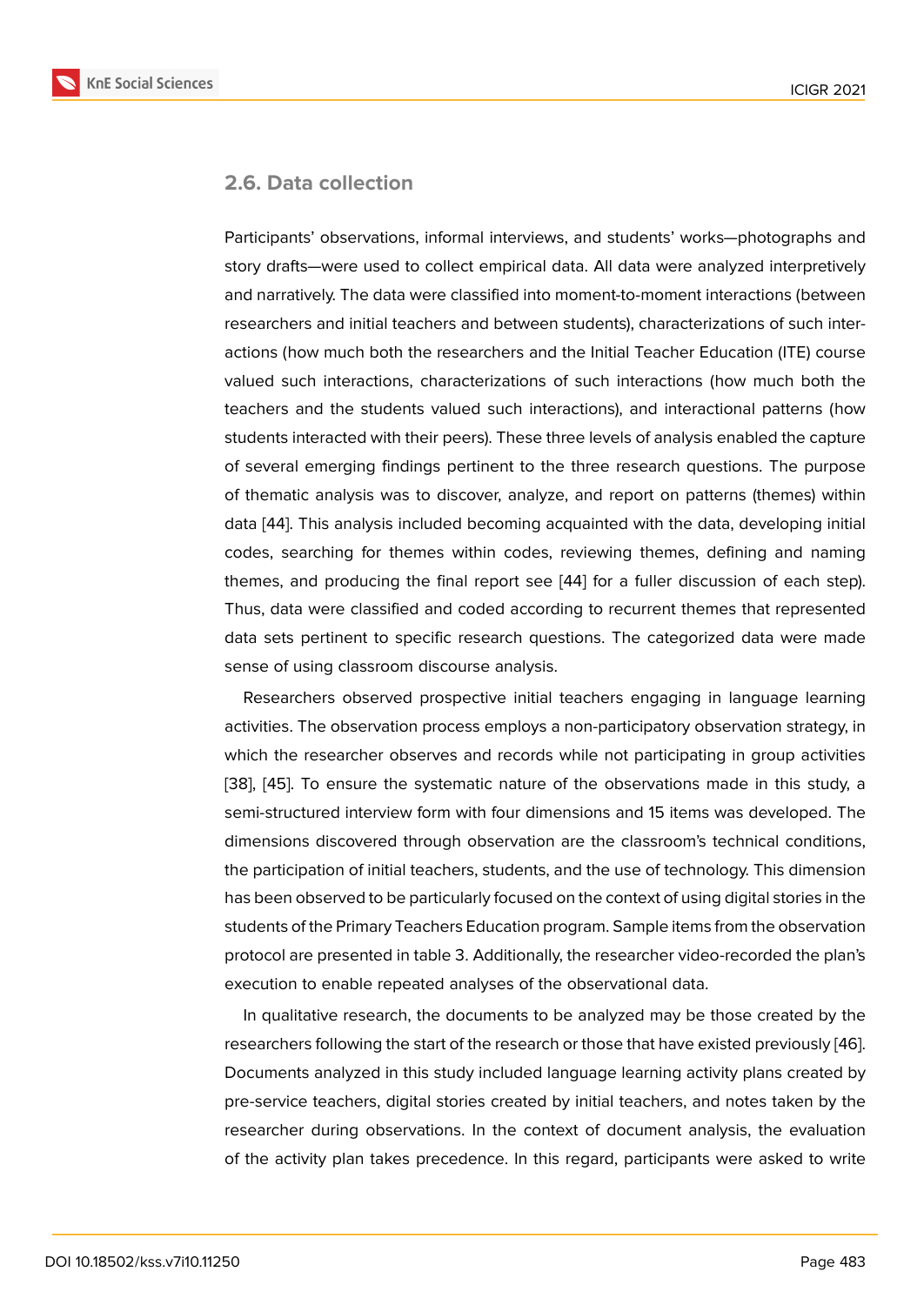| Technical<br>condition<br>the classroom    | Participating pre- Students<br>in service teacher                                                                                                                        |                                                                                            | Using technology                                           |
|--------------------------------------------|--------------------------------------------------------------------------------------------------------------------------------------------------------------------------|--------------------------------------------------------------------------------------------|------------------------------------------------------------|
| Is there<br>computer<br>the classroom?     | a In which period How do the stu- what is the quality<br>in did the technology dents react to the of the digital story<br>be included in the digital story?<br>activity? |                                                                                            | it prepares?                                               |
| Is there an LCD in which<br>The classroom? | methods                                                                                                                                                                  | teaching Is there a section Was a technical<br>that is more attrac- problem<br>tive to the |                                                            |
| system in the from it?<br>classroom?       | Is there a sound Did she/he benefit the                                                                                                                                  | during                                                                                     | students encountered dur-<br>ing the use of<br>technology? |

| TABLE 3: Sample items from the observation protocol. |  |  |  |
|------------------------------------------------------|--|--|--|
|------------------------------------------------------|--|--|--|

extensively about their awareness of and assessment of the process in a detailed manner.

Interviews were conducted before and the following implementation to elicit participants' perspectives on the use of digital stories in language learning activities. Before the implementation of activities, semi-structured interviews were conducted. The interview was designed to elicit participants' perspectives on how technology can be integrated into the educational process, the potential benefits of integration, and the potential difficulties associated with integration. Interviews conducted following the plan's implementation have two distinct objectives. To begin, the planning process, its implementation, students, and the activity process in which digital storytelling is used and not used in language learning are discussed. Second, a segment of the video is viewed and evaluated in collaboration with the initial teachers. This way, it aims to thoroughly analyze the process and ascertain the reasons for the participants' behavior. Each participant was interviewed for on average 59 minutes.

#### **2.7. Data analysis**

The content analysis method was used to conduct the data analysis. To approach the data holistically during the analysis process, all data were analyzed together. In this regard, each participant's observation, document analysis, and pre-and post-interview data were analyzed separately. Then, by combining the obtained codes, categories and finally, themes were created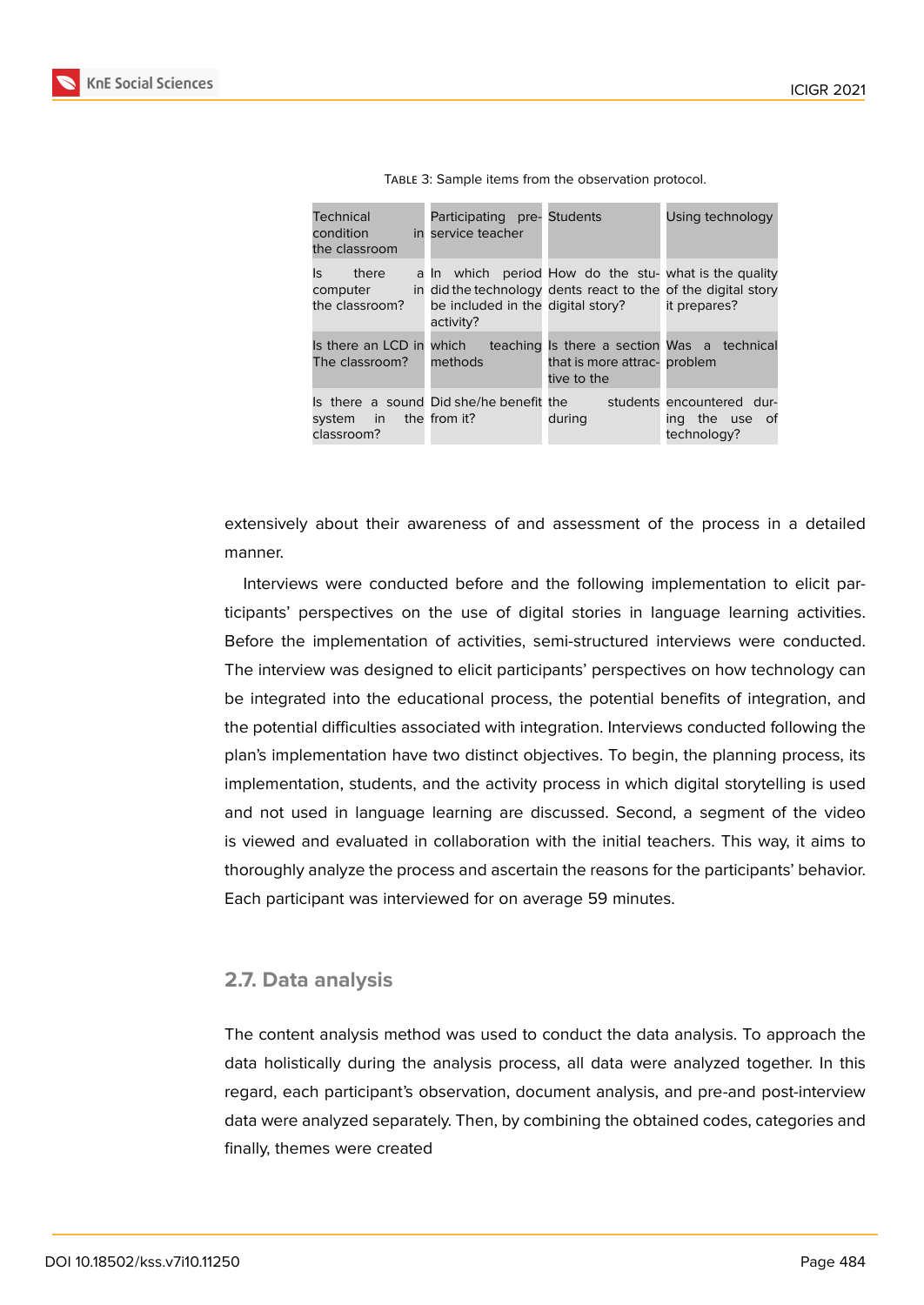### **2.8. Trustworthiness**

Collecting data from a variety of sources is critical for ensuring a study's validity [45]. Triangulation strategies and feedback collection were used to ensure the validity of internal data in this study. External validity necessitates the dissemination of research findings across a variety of contexts, resulting in more general implications [47]. T[hus](#page-20-2), through the use of observation, semi-structured interviews, and documents, a variety of data collection methods can be ensured. To assess the consistency of the collected data within the context of the study's reliability measures, assistance from t[wo](#page-20-4) distinct experts was sought. The codes and categories were presented to the experts in the form of two distinct blocks. Experts were tasked with the task of matching the codes and classifications. Miles and Huberman's reliability formula was used to analyze expert responses [47]. Due to the nature of the research method, interpretive codes were developed. As a result, unresolved data and codes were reassessed. This study adheres to ethical research practices. Before the findings, Table 4 summarizes the research questions, t[he](#page-20-4) data collection methods used to address the research questions, and the research findings. Table 4 summarizes the findings for each research question, along with the theme, categories, and codes.

# **3. Findings**

The current study's findings are organized around the themes of the digital story as an educational tool and the digital story as a technology tool for teachers. The findings are illustrated with data from participant statements, observations, and documents, by the explanations made about the content of the categories and codes for the themes.

### **3.1. The digital story as a material for education**

The digital story used in science activities by the Initial Teacher Education (ITE) course and addressed as educational material was evaluated under this theme in terms of its contribution to the learning and teaching processes in the current study. To summarize the study's findings, Figure 1 presents themes, categories, and codes.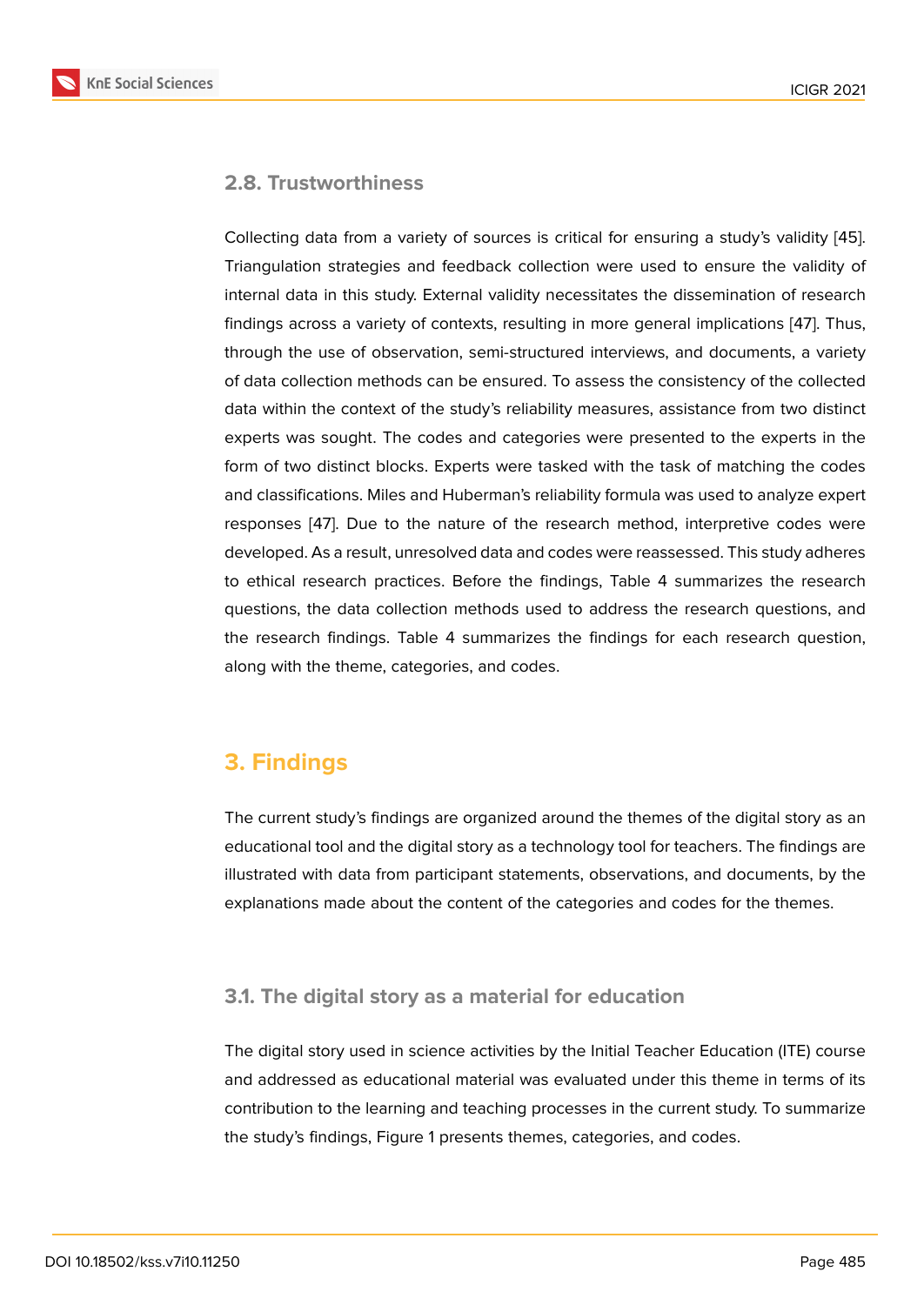

| <b>Research Questions</b>                                                            | Data Collection               | <b>Findings</b><br>(Themes-<br><b>Categories and Codes)</b> |  |
|--------------------------------------------------------------------------------------|-------------------------------|-------------------------------------------------------------|--|
| In what ways do the use of observations<br>digital                                   |                               | The digital story as a mate-<br>rial for education          |  |
| stories<br>in<br>English language teachers<br>contribute to the learning<br>process? | pre-service document analysis | contribution to the learning<br>process                     |  |
| In what ways do the use of interviews<br>digital                                     |                               | students'<br>Arousing<br>the<br>interest                    |  |
| stories<br>in<br>English language teachers<br>contribute to                          | pre-service observations      | suitable for personalization                                |  |
| the teaching process?                                                                | document analysis             | concretization<br><sub>of</sub><br>the<br>content           |  |
|                                                                                      | interviews                    | flexibility of use                                          |  |
|                                                                                      |                               | The digital story as a mate-<br>rial for education          |  |
|                                                                                      |                               | contribution to the teaching<br>process                     |  |
|                                                                                      |                               | easiness in the<br>activity<br>management                   |  |
|                                                                                      |                               | Making it easier to observe                                 |  |
|                                                                                      |                               | integrating with different<br>methods and techniques        |  |

Table 4: Research questions, data collection methods were used to answer these questions and their findings.

#### **3.1.1. Contribution to the learning process (Research question 1)**

The data indicate that the digital story technology-aided students in their comprehension of the presented content. At this point, the advantages inherent in the material's nature become apparent. The contributions of digital stories to the learning process can be summarized as follows: they arouse the interest of students, allow personalization, allow concretization of the content, provide more opportunities for participation, offer the flexibility of use, make learning permanent and make it possible to present the content comprehensively.

### **3.2. Arousing students' interest**

The initial teachers stated that digital storytelling engaged students and was critical for content comprehension. According to the participants, students found digital stories interesting because they differed from frequently used traditional methods and techniques. Another factor that contributed to students' interest in digital stories was the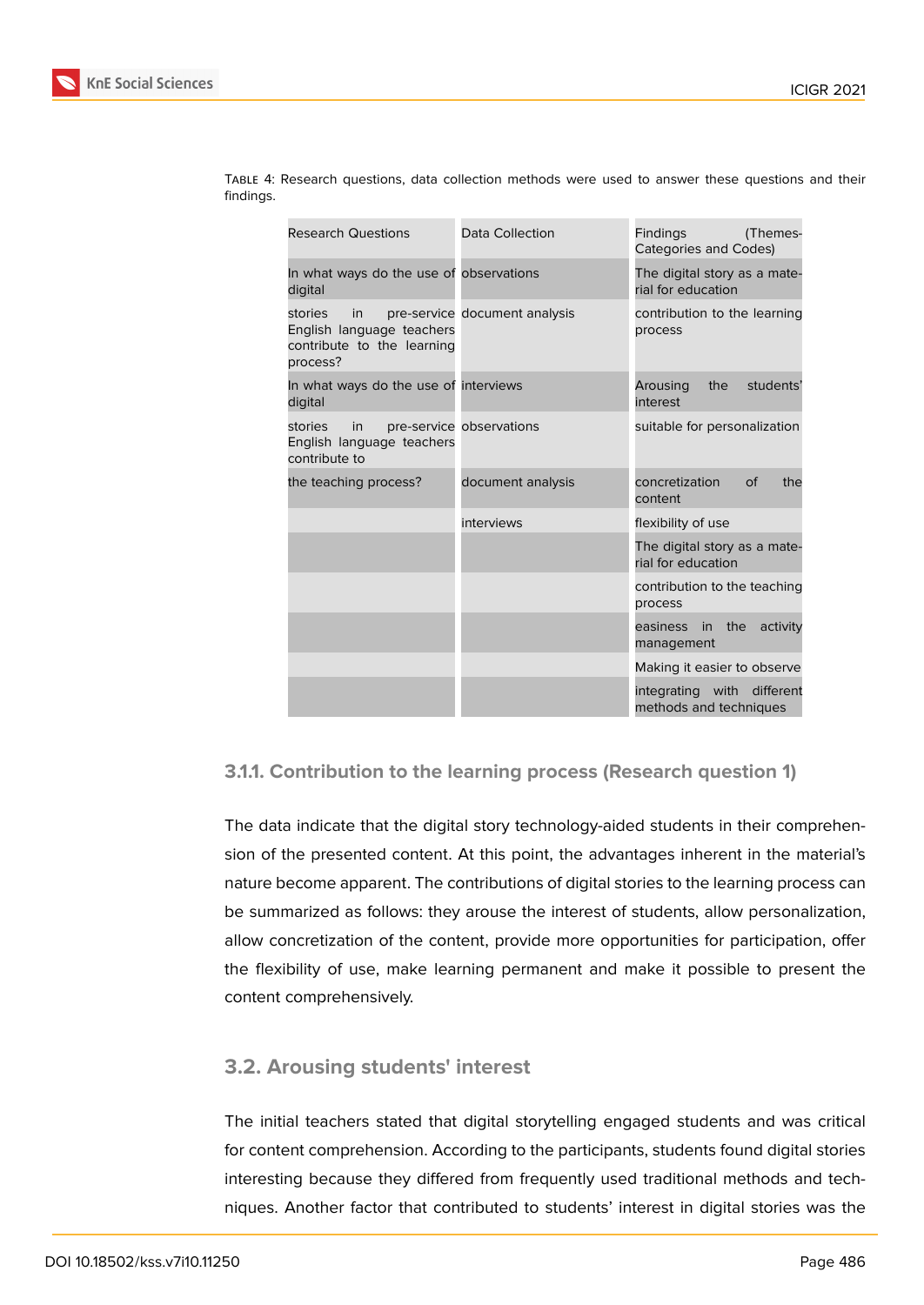

ability to hear their teacher's voice. According to initial teachers, when students hear a familiar voice, they are more receptive to carefully listening to it.

*"Students recognize my voice when I tell stories. This arouses their interest, especially because it is accompanied by interesting animated pictures. They were curious about how I made it, and their interest was aroused because it was something new and exciting for them, similar to watching cartoons or videos on YouTube. This is something that students enjoy doing. That's one of the ways I make it more appealing to them." (ITE 5)*



**Figure** 1: the categories and codes related to the theme of the digital story as a material for education.

According to initial teachers' perspectives, the captivating nature of the digital story in the presentation of concepts and contents is closely related to the visual elements used in stories. The researchers' classroom observations corroborate these initial teachers' perceptions. An Initial teacher created several digital stories for a variety of subjects, including Science, English, Indonesia, Social, etc, Students listened intently to this story.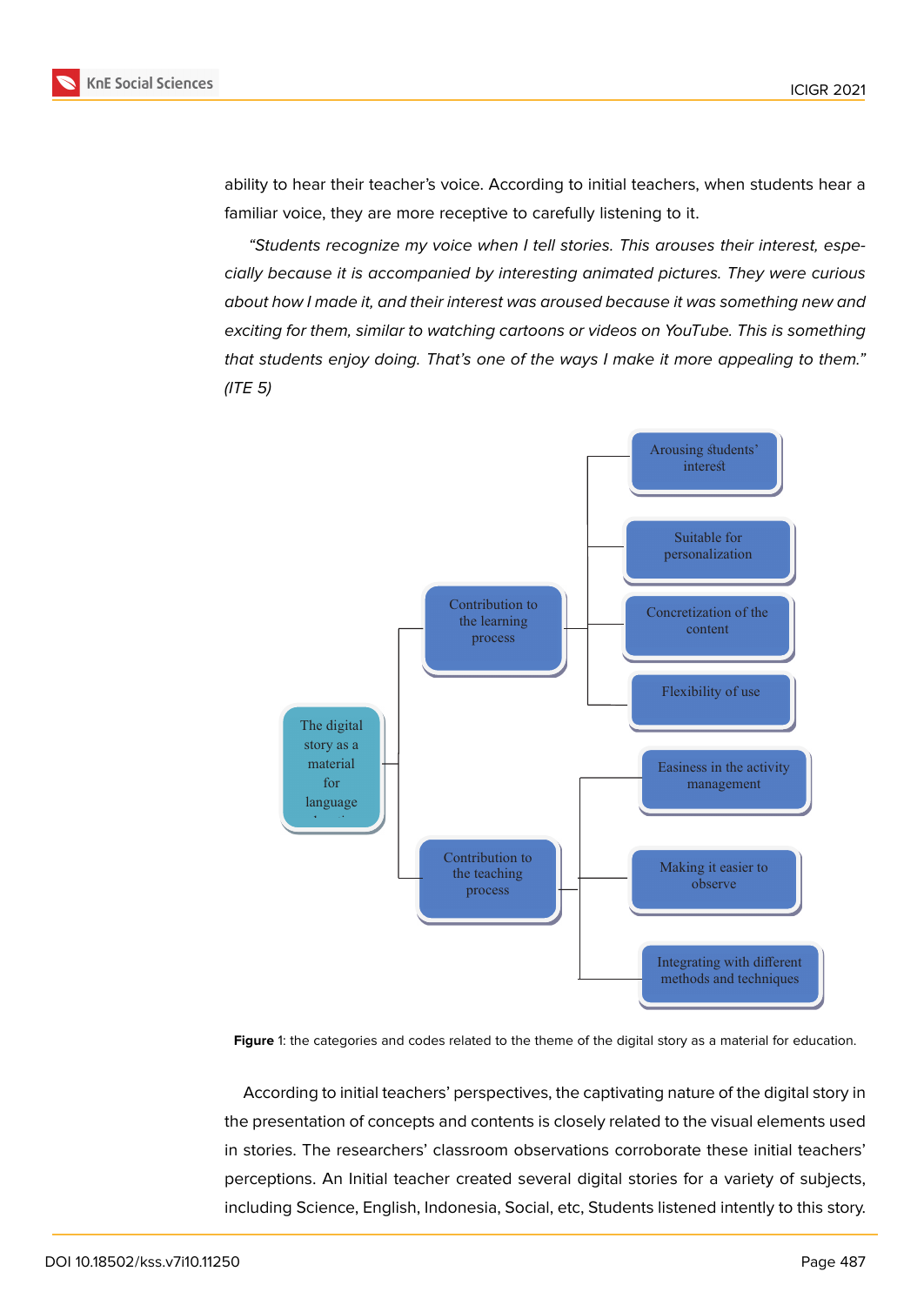

Additionally, with each new story, initial teachers improved their ability to incorporate audio and visual effects into their stories. This resulted in considerable arousal of students' interest. The following is the plan evaluation writing of a teacher who has developed an increased awareness of the issue:





**Figure** 2: The digital stories in several subjects.

*"When compared to the story I prepared for teaching the previous week, the story I prepared for teaching earlier became more interesting for students because it was more colorful with interesting pictures... (ITE.2)*

### **3.3. Suitable for personalization**

It is believed that the experiences gained through teaching-learning activities created with digital stories can serve as a reflection of the material's personal ability. The participants stated that digital storytelling is critical because it enables the creation of materials that are appropriate for students' developmental stage, interests, and needs, as well as having the appropriate content, which is critical for concept teaching. It is stated that while there are currently available materials, they are unsuitable for educational purposes for a variety of reasons. The following are the thoughts of an initial teacher who believes that one of these reasons is the inappropriate content of currently available materials:

*"Students can watch shows on television that contain inappropriate content. I've realized the benefits of using technology; it's a fascinating tool, so why don't we put it to good use in the classroom? I can create digital stories that correspond to the subject matter of some teaching materials." (ITE 1)*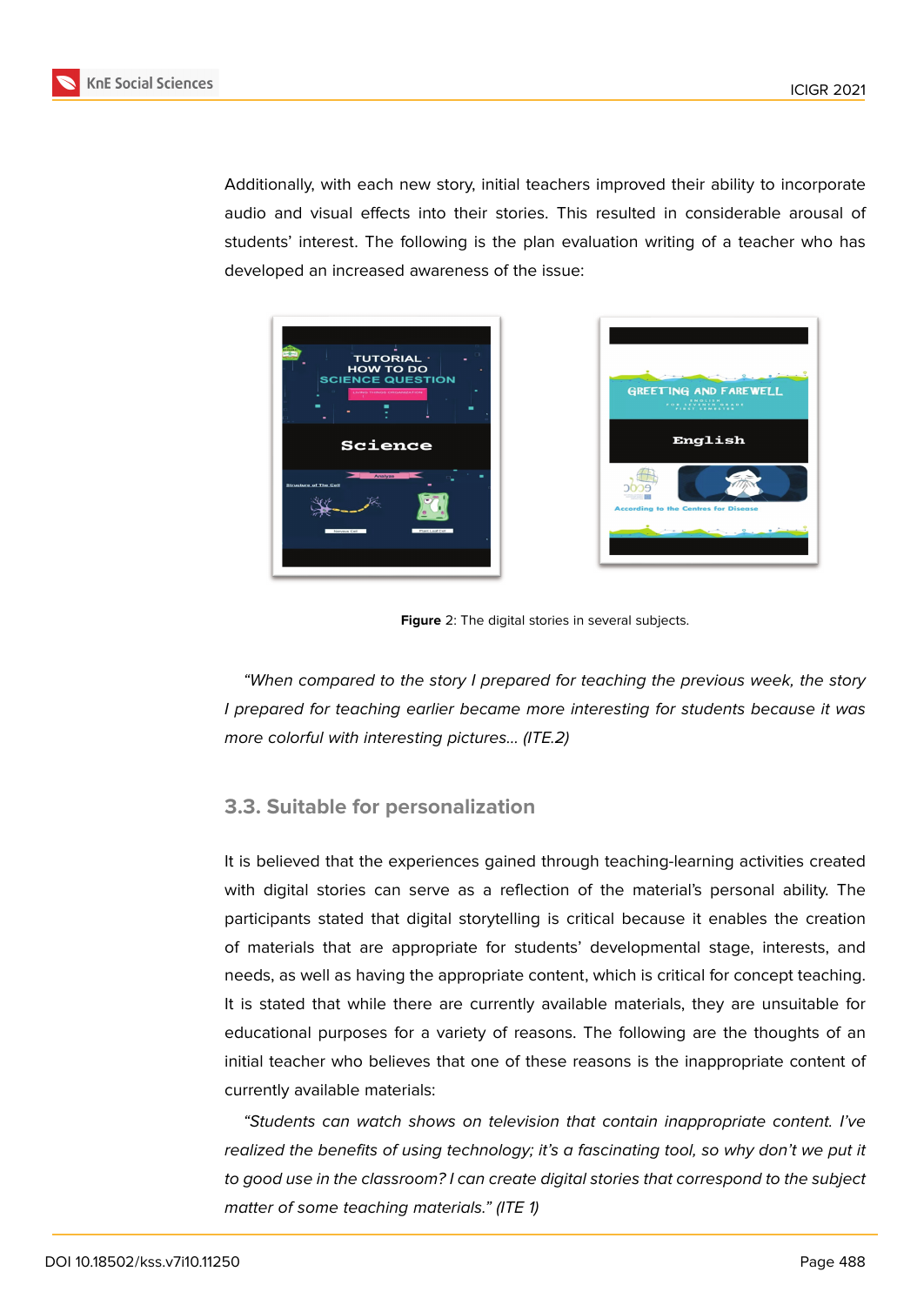**KnE Social Sciences** 

The participants emphasized the importance of conveying accurate information to students during the presentation of the concepts they teach, and how, through the use of digital stories, misconceptions can be avoided and students can be introduced to accurate information.

*"...there is a significant difference between using the materials I prepared and the materials that are currently available." It's possible that what's currently available doesn't have the most up-to-date information. There could be some misunderstandings and misinformation among them." (ITE. 5)*

Another aspect of digital stories' suitability for personalization is that they enable the creation of classroom-specific materials. A participant who took advantage of this feature of digital stories incorporated the class mascot into the story and created unique material. He/she transformed the class's mascot, a puppet, into the protagonist of a story. By posing questions to the students via this puppet, it was discovered that their participation increased.

#### *Concretization of the content*

Another code that participants frequently emphasize is the concretization of several subjects through digital stories. In this context, participants discussed the benefits of using digital stories in subject content areas where observation is either impossible or extremely difficult. The following are the thoughts of a participant who was preparing a story about recount text:

*"Telling a story about a historical event using animation and pictures helps students visualize the event. Students benefit greatly from being introduced to narrative text." (ITE1)*

#### *Flexibility of use*

During the observations, it was discovered that digital stories were primarily used to present content. One of the reasons for the widespread use of digital stories in content presentation is that they enable more effective teaching of concepts within a context. The participants emphasized that by doing so, students would gain a better understanding of the material and would feel more at ease. One initial teacher used the digital story to evaluate the day. The initial teachers and students who created a digital story using photographs taken during class activities discussed their story during the evaluation process. The students' active participation is also critical in this innovative use of a digital story.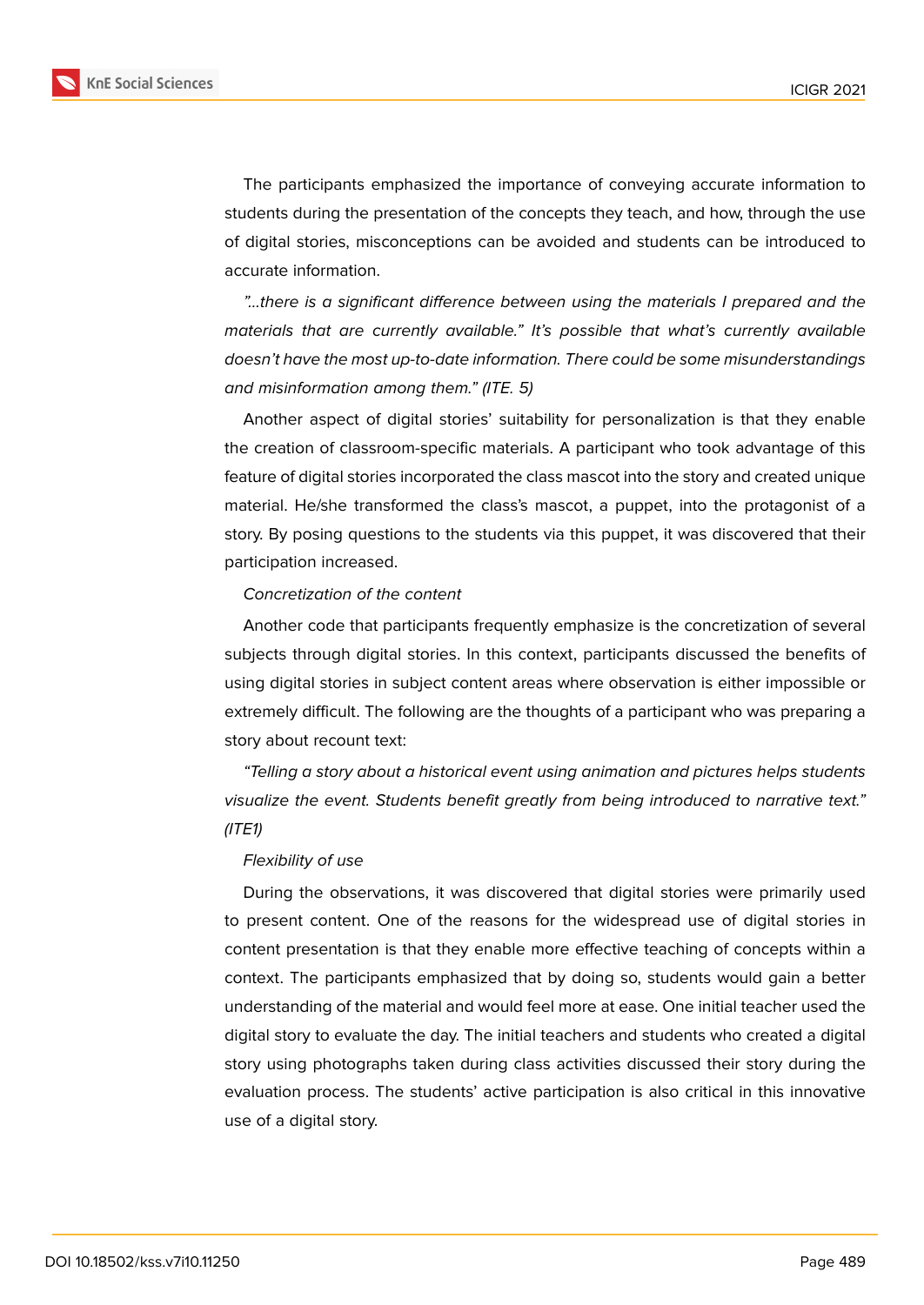# **4. Discussion and results**

The current study aimed to investigate the process of integrating technology into narrative text activities conducted in the primary school using digital stories based on the experiences of initial teachers. Based on the findings of the current study, the process was evaluated under two themes: the digital story as teaching material and a technological tool for teachers. While the theme of the digital story as a material for the teacher includes discourses about the learning and teaching process, the theme of the digital story as a means of technology for the teacher includes discourses about the teacher's personal and professional development, adoption of the material, and limitations associated with its use.

The contribution of digital stories evaluated as a material for education was thought to have stemmed from their potential to draw students' attention to a large extent. The discovery that digital stories are appealing to learners is consistent with previous research [48], [49]. Similar to the current study, Chun-Ming, Hwang, and Huang [50] discovered that the use of digital stories in the science course of sixth-graders increased students' interest and motivation. Because of their limitations in information transfer, traditional [me](#page-20-5)t[hod](#page-20-6)s used in several materials can lead to decreased motivation [[51\],](#page-20-7) [52]. Though the presence of a well-prepared story cannot replace analytical thinking, it is such an effective way of conveying information that it can be easily absorbed [53]. The teachers are unable to make adequate use of original materials and effec[tive](#page-20-8) i[nst](#page-20-9)ructional methods in junior high school language learning activities. From this vantage point, it is clear that the use of digital stories in classes where quality materials are [not](#page-20-10) frequently used can improve the learning environment through visual and auditory stimuli, thereby arousing students' interest.

By concretizing the content, high-quality visuals presented through digital stories can make significant contributions to several materials education. A frequently expressed opinion among initial teachers was that digital stories have a great potential to concretize the content, a finding that has also been reported by many other studies in the literature [49], [54]. The primary goal of language learning activities is to expose students to reallife situations. However, digital stories can be used to teach content that cannot be addressed through doing-experiencing activities due to safety and economic concerns. [This](#page-20-6) [cou](#page-21-0)ld have a wide range of positive consequences. While using technology to teach relatively abstract concepts makes the teaching process easier for the teacher, the attractiveness of technology makes it easier for students to understand the content.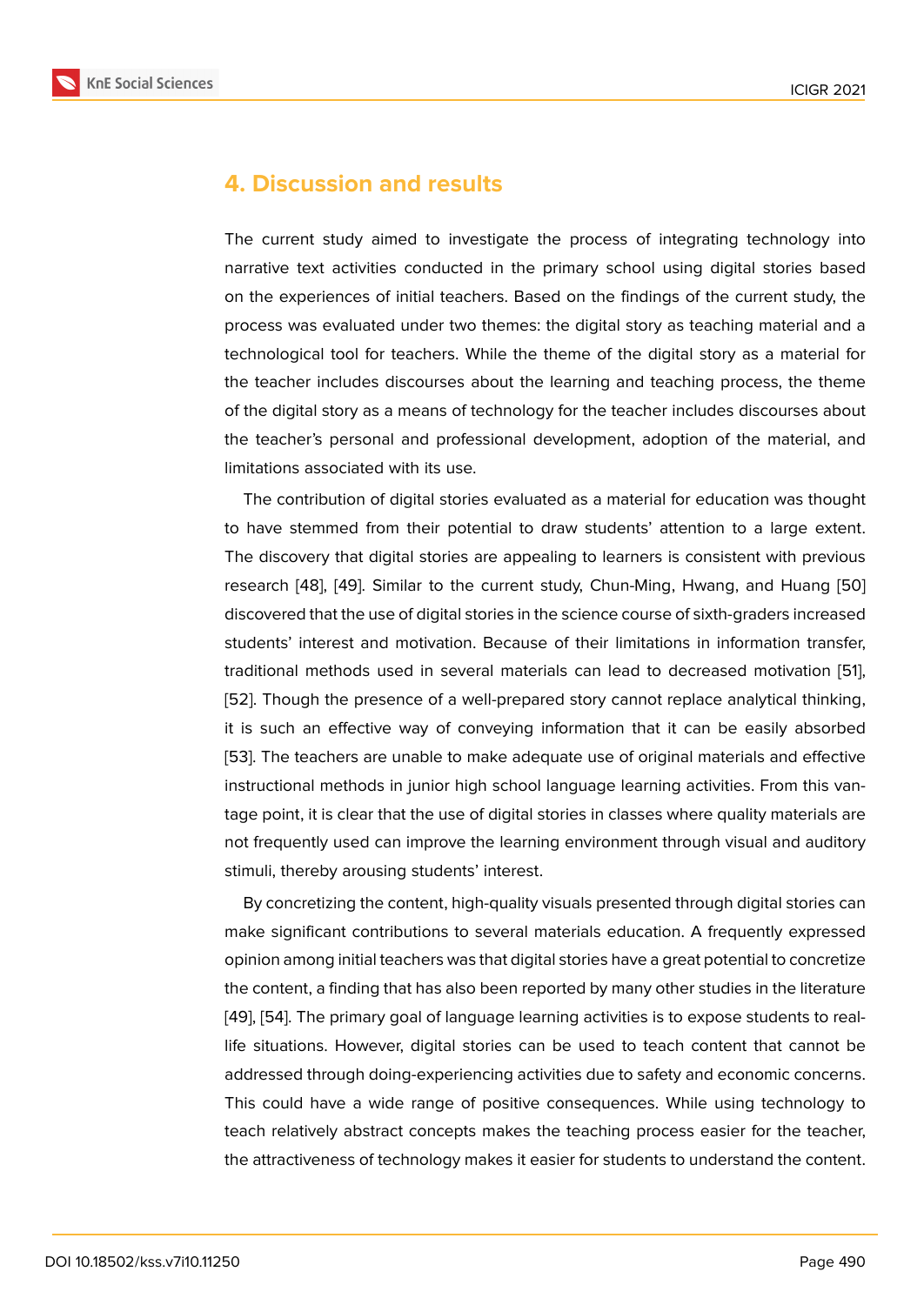When the findings were examined, it was discovered that the Initial Teachers were able to integrate the digital story in some text in the English classroom such as recount text, narrative text, procedure text, descriptive text, and report text in studying language learning. In this regard, digital stories are understood as material that can be applied to various texts. Digital stories or DST can have a considerable influence on the knowledge of learners and language and literacy development [43], [55]. Similarly, Alisinanolu discovered that pre-service teachers lacked confidence in their ability to develop materials. Teachers who are unable to create or provide the required materials are directed to activities that can be completed without the use of [ma](#page-20-0)t[eria](#page-21-1)ls [56]. As a result, providing materials for pre-service teachers that can be used for a variety of concepts and contents can be an effective way to encourage pre-service teachers who feel incompetent in material development to perform language learning activiti[es u](#page-21-2)sing a variety of materials.

# **5. Conclusions and Implications**

It was determined that initial teachers gained awareness and competence in the use of technology in the context of the current study. It is well known that the digital story, which bridges the gap between high and low technology environments, aids learners in gaining competence in the use of technology [3], [57], [58]. The process of creating a digital story can be carried out on a basic level without the use of any additional technology, or it can be enhanced by the use of various applications and software programs. In this regard, digital stories can be u[se](#page-17-10)d [to](#page-21-3) c[omb](#page-21-4)ine basic and advanced technologies in the educational environment. When the implementations of the participants are examined, it is discovered that they initially created digital stories with only accessible images. It was seen in the following implementations that they enriched their stories with the images they created using various software. The process of creating a digital story is thought to provide an opportunity for initial teachers to develop their technology literacy and skills for using information technologies in the context of the current study. By actively participating in the process of creating a digital story, initial teachers can expand their technical knowledge and skills. Therefore, it can be stated that the goal of the present study is to make the teaching process easier for the teacher, and the attractiveness of the technology makes it easier for students to understand the materials. Thus, through the use of digital storytelling that promotes the acquisition of technology literacy skills identified as  $21^{st}$ -century skills [59] in education, an important contribution to literacy progress can be made [60].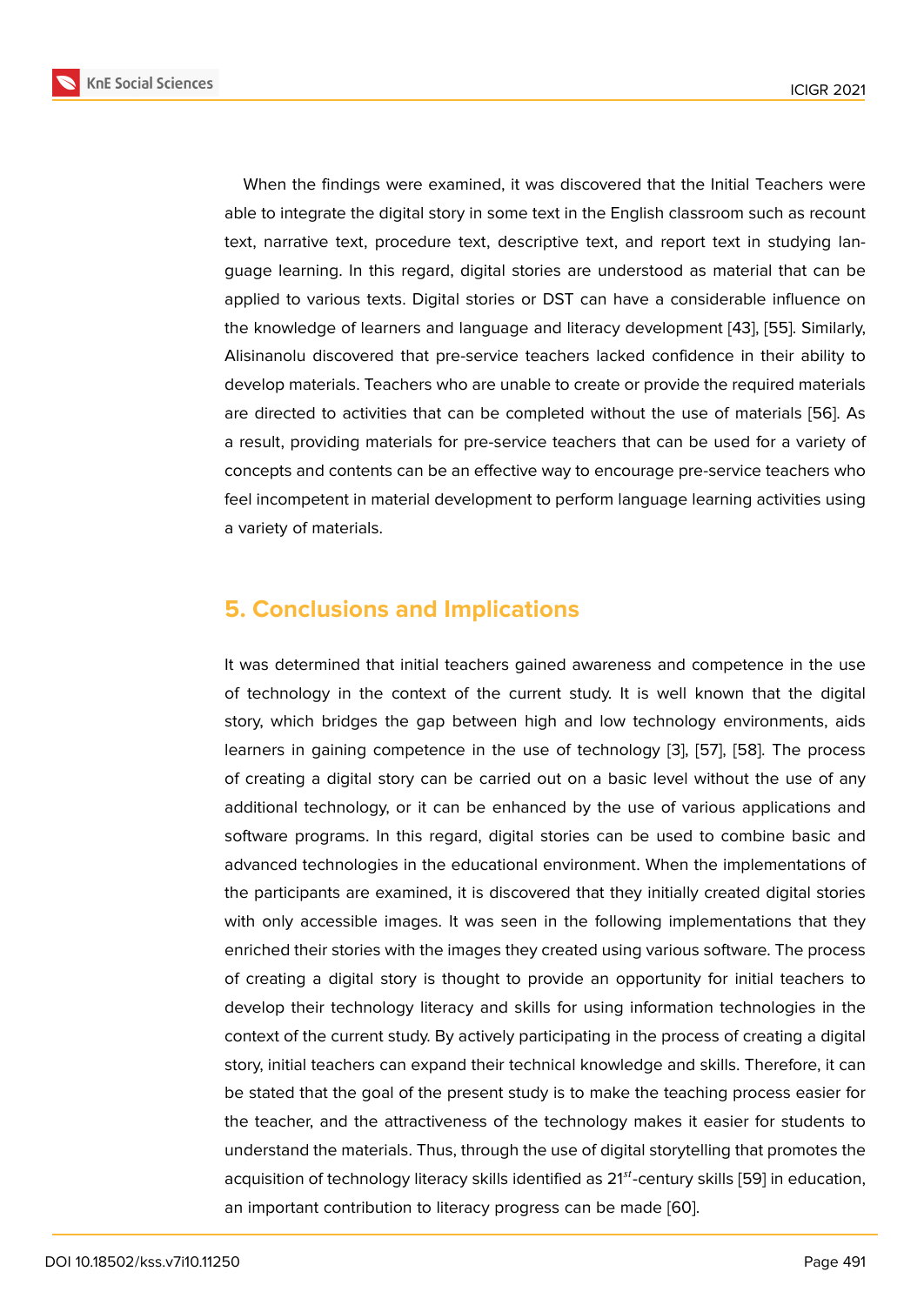

# **References**

- <span id="page-17-0"></span>[1] Widodo HP, Ferdiansyah F, Sandi S. Routledge international handbook of schools and schooling in Asia. New York: Routledge; 2018.
- <span id="page-17-1"></span>[2] Tang SYF, Cheng MMH, Wong AKY. The preparation of pre-service student teachers' competence to work in schools. Journal of Education for Teaching. 2016;42:149–162. https://doi.org/10.1080/02607476.2016.1143143
- <span id="page-17-10"></span>[3] Dogan B, Robin BR. Implementation of digital storytelling in the classroom by teachers trained in a digital storytelling workshop. Society for Information Technology & Teacher Education International Conference (SITE). 2008;2:902–907.
- [4] Özüdoğru G, Çakr H. An investigation into the opinions of pre-service teachers toward uses of digital storytelling in literacy education. Participatory Educational Research (PER). 2020;7(1):242–256.
- <span id="page-17-9"></span>[5] Wu J, Chen DTV. A systematic review of educational digital storytelling. Computers & Education. 2020;147-153. https://doi.org/10.1016/j.compedu.2019.103786
- <span id="page-17-2"></span>[6] Sadik A. Digital storytelling: A meaningful technology-integrated approach for engaged student learning. Educational Technology Research and Development. 2008;56(4):487–506.
- <span id="page-17-3"></span>[7] Hung C-M, Hwang G-J, Huang I. A project-based digital storytelling approach for improving students' learning motivation, problem-solving competence, and learning achievement. Educational Technology & Society. 2012;15(4):368–379.
- <span id="page-17-4"></span>[8] Yang YTC, Wu WCI. Digital storytelling for enhancing student academic achievement, critical thinking. Learning motivation: A year-long experimental study. Computers & Education. 2012;59(2):339–352.
- <span id="page-17-5"></span>[9] Giles RM, Kent AM. An investigation of preservice teachers' self-efficacy for teaching with technology. Asian Education Studies. 2016;1(1):32-41. https://doi.org/10.20849/aes.v1i1.19
- <span id="page-17-6"></span>[10] Oigara JN, Wallace N. Modeling, training, and mentoring teacher candidates to use SMART board technology. Issues in Informing Science and Information Technology. 2012;9:297–315. https://doi.org/10.28945/1623
- <span id="page-17-7"></span>[11] Kobayashi M. A digital storytelling project in a multicultural education class for pre-service teachers. Journal of Education for Teaching. 2012;38(2):215–219. https://doi.org/10.1080/02607476.2012.656470
- <span id="page-17-8"></span>[12] Heo M. Digital storytelling: An empirical study of the impact of digital storytelling on pre-service teachers 'self-efficacy and dispositions towards educational technology.' Journal of Educational Multimedia and Hypermedia. 2009;18(4):405–428.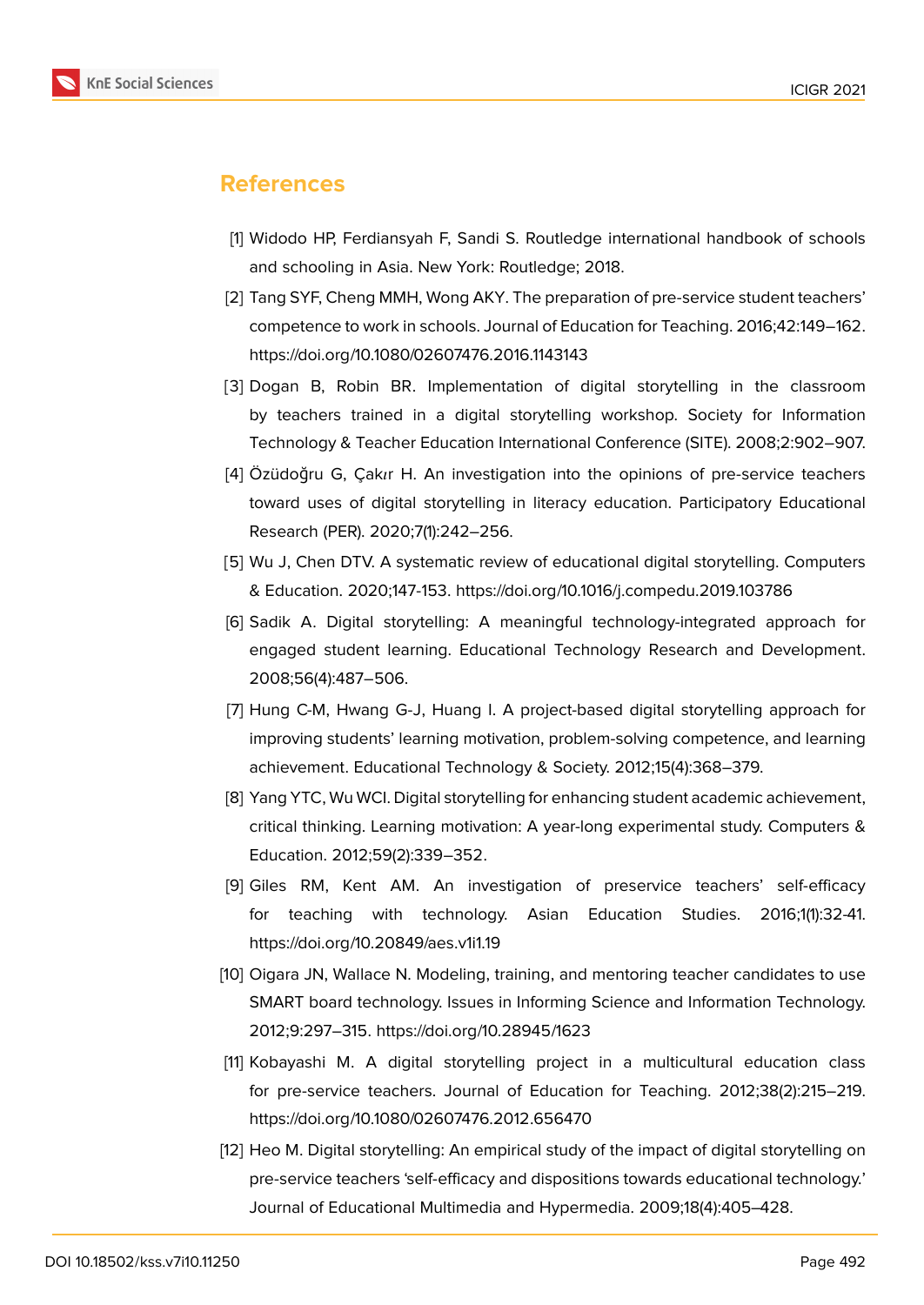

- <span id="page-18-0"></span>[13] Banaszewski T. Digital storytelling finds its place in the classroom. Multimedia Schools. 2002;9(1):32–35.
- <span id="page-18-1"></span>[14] Kajder S, Parkes K. Examining preservice teachers' reflective practice within and across multimodal writing environments. Journal of Technology and Teacher Education. 2012;20(3):229–249.
- <span id="page-18-2"></span>[15] Lambert J. Digital storytelling: Capturing lives, creating community. 3rd ed. Berkeley: Digital Diner Press; 2009.
- <span id="page-18-3"></span>[16] Matthews-DeNatale G. Digital storytelling: Tips and resources. Boston: Simmons College Boston; 2008.
- <span id="page-18-4"></span>[17] Garcia-Sanchez S. Encouraging collaborative interaction in EFL Learners with video role-plays. Ensayos-Revista De La Facultad De Educacion De Albacete. 2016;31(1):149–164.
- [18] Kim SH. Developing autonomous learning for oral proficiency using digital storytelling. Language Learning & Technology. 2014;18(2).1-9
- <span id="page-18-5"></span>[19] Oskoz A, Elola I. Bringing multimodal texts to the Spanish writing classroom. ReCALL The Journal of the European Association for Computer Assisted Language Learning. 2016;28(3):326–342. https://doi.org/10.1017/S0958344016000094
- <span id="page-18-6"></span>[20] Vasudevan L, Schultz K, Bateman J. Rethinking composing in a digital age: Authoring literate identities through multimodal storytelling. Written Communication. 2010;27(4):442–468. https://doi.org/10.1177/0741088310378217
- <span id="page-18-7"></span>[21] Xu Y, Park H, Baek Y. A new approach toward digital storytelling: An activity focused on writing self-efficacy in a virtual learning environment. Educational Technology & Society. 2011;14(4):181–191.
- <span id="page-18-8"></span>[22] Anderson V, Chung J, Macleroy YC. Creative and critical approaches to language learning and digital technology: Findings from a multilingual digital storytelling project. Language and Education. 2018;32(3).24-32 https://doi.org/10.1080/09500782.2018.1430151
- <span id="page-18-9"></span>[23] Angay-Crowder T, Choi J, Yi Y. Putting multiliteracies into practice: Digital storytelling for multilingual adolescents in a summer program. TESL Canada Journal. 2013;30(2):36-43. https://doi.org/10.18806/tesl.v30i2.1140
- <span id="page-18-10"></span>[24] Krumsvik RJ. Teacher educators' digital competence. Scandinavian Journal of Educational Research. 2014;58(3):269–280. https://doi.org/10.1080/00313831.2012.726273
- [25] Janssen J, Stoyanov S, Ferrari A, Punie Y, Pannekeet K, Sloep P. Experts' views on digital competence: Commonalities and differences. Computers & Education. 2013;68(1):473–481. https://doi.org/https://doi.org/10.1016/j.compedu.2013.06.008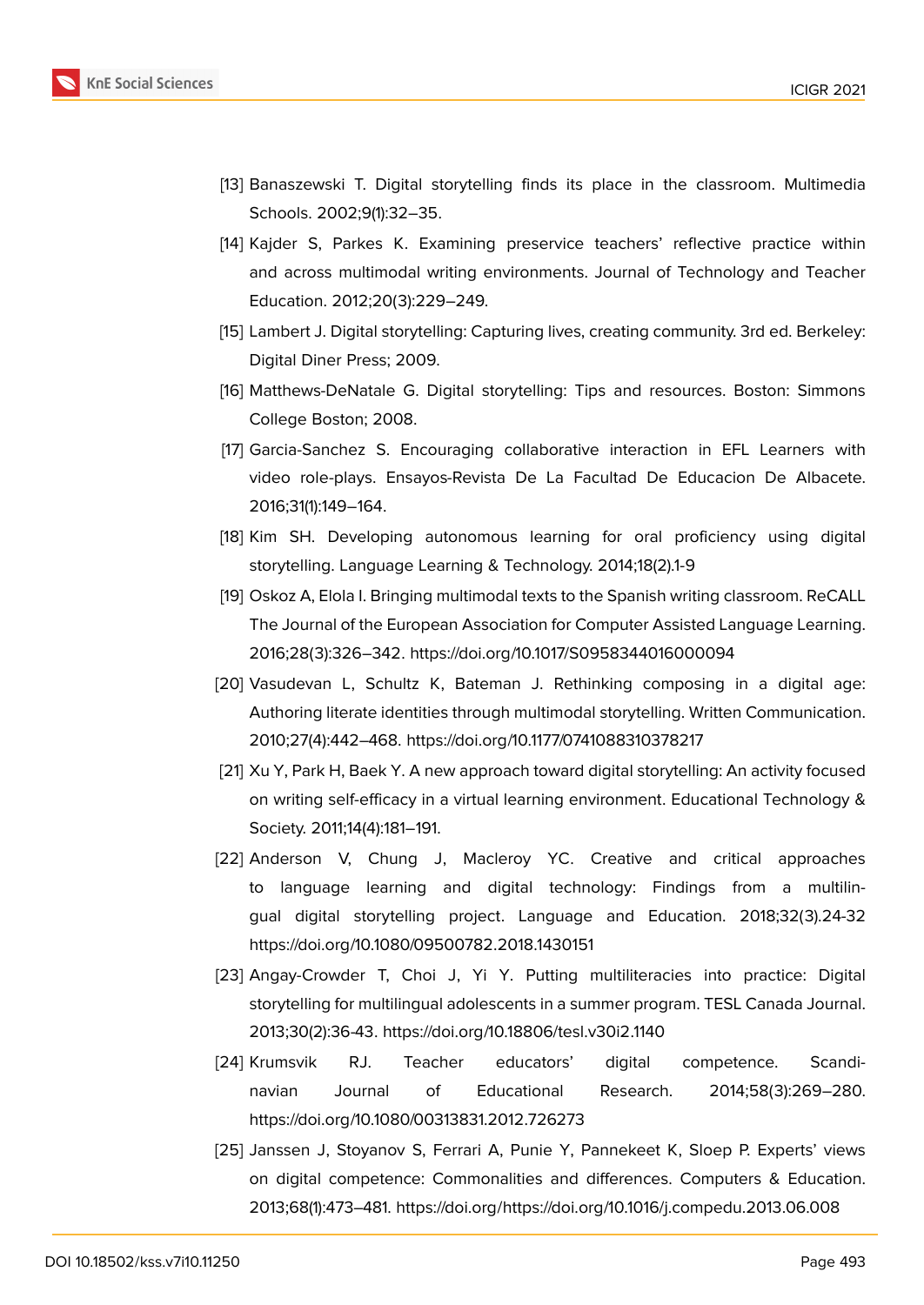

- <span id="page-19-0"></span>[26] Bezemer G, Kress J. Writing in multimodal texts: A social semiotic account of designs for learning. Written Communication. 2008;25(2):166–195.
- <span id="page-19-1"></span>[27] Kress G. Semiotic work: Applied linguistics and a social semiotic account of Multimodality. AILA Review. 2015;28(1):49–71.
- <span id="page-19-2"></span>[28] Lankshear C. Changing literacies. Philadelphia: Open University Press; 1997.
- <span id="page-19-4"></span>[29] Tan L, Zammit K. Teaching writing and representing in the primary school years.  $2^{nd}$ ed. Melbourne: Pearson Australia; 2018.
- <span id="page-19-3"></span>[30] dan Cope K. Multimodality and social semiosis: Communication, meaning-making, and learning in the work of Gunther Kress. New York: Routledge; 2013.
- <span id="page-19-5"></span>[31] Cameron D, Panović I. Working with written discourse. Sage Publishing. USA: 2014.
- <span id="page-19-6"></span>[32] Burn A. Making new media: Creative production and digital literacies. New York: Peter Lang Inc., International Academic Publishers; 2009.
- <span id="page-19-7"></span>[33] Mishra P, Koehler M. Technological pedagogical content knowledge: A framework for teacher knowledge. Teachers College Journal. 2006;108:1017–1054. https://doi.org/10.1111/j.1467-9620.2006.00684.x
- [34] Voogt J, Fisser P, Roblin NNP, Tondeur J, van Braak J. Technological pedagogical content knowledge - A review of the literature. Journal of Computer Assisted Learning. 2013;29(2):109–121.
- <span id="page-19-8"></span>[35] dan Kleinsasser L. Exploring EFL teachers' call knowledge and competencies: Inservice program perspectives. Language, Learning, and Technology. 2015;19(1):119– 138.
- [36] Baser MY, Kopcha D, Ozden TJ. Developing a technological pedagogical content knowledge (TPACK) assessment for preservice teachers learning to teach English as a foreign language. Computer Assisted Language Learning. 2016;29(4):749–764. https://doi.org/10.1080/09588221.2015.1047456
- [37] Tseng J-J. Developing an instrument for assessing technological pedagogical content knowledge as perceived by EFL students. Computer Assisted Language Learning. 2016;29(2):302–315. https://doi.org/10.1080/09588221.2014.941369
- <span id="page-19-12"></span>[38] Cohen L, Manion L, Morrison K. Research methods in education. London: Routledge Falmer; 2007.
- <span id="page-19-10"></span><span id="page-19-9"></span>[39] Yin RK. Case study research: Design and methods. London: SAGE; 2003.
- [40] Patton MQ. Qualitative research and evaluative methods. Thousand Oaks;Sage Publishing. USA 2002.
- <span id="page-19-11"></span>[41] Hawanti S. Implementing Indonesia's English language teaching policy in primary schools: The role of teachers' knowledge and beliefs.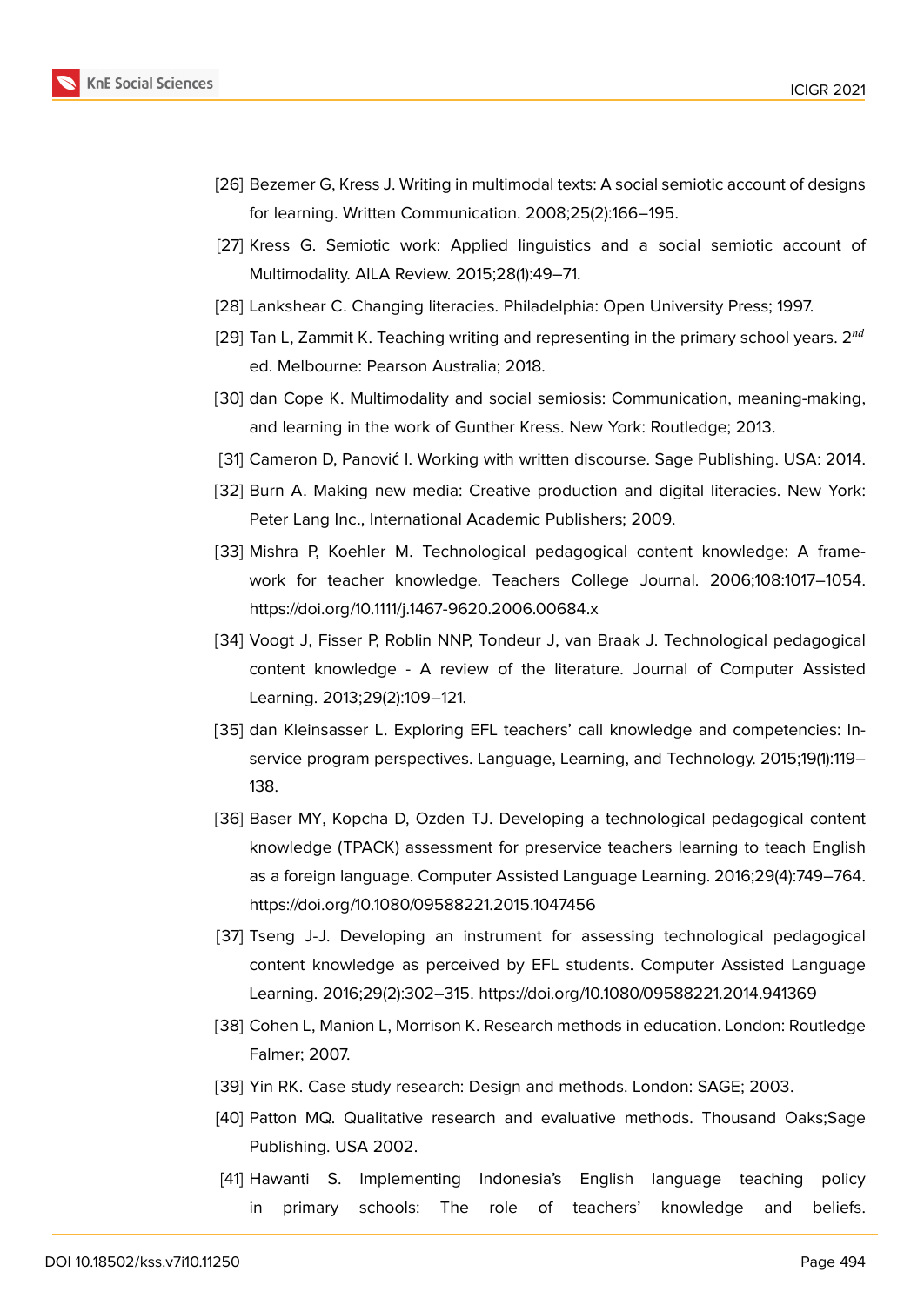

International Journal of Pedagogies and Learning. 2014;9:162–170. https://doi.org/10.1080/18334105.2014.11082029

- [42] Hardman J, A-Rahman N. Teachers and the implementation of a new English curriculum in Malaysia. Language, Culture and Curriculum. 2014;27(3):260–277. https://doi.org/10.1080/07908318.2014.980826
- <span id="page-20-0"></span>[43] Widodo HP. Engaging young learners of English in a genre-based digital storytelling project. Cambridge: Cambridge University Press Language Teacher Research; 2016.
- <span id="page-20-1"></span>[44] Clarke BV, Victoria. Using thematic analysis in psychology. Qualitative Research in Psychology. 2006;3(2).1-9 https://doi.org/10.1191/1478088706qp063oa
- <span id="page-20-2"></span>[45] Creswell JW. Educational research: Planning conducting and evaluating quantitative and qualitative research. Upper Saddle River: Pearson; 2012.
- <span id="page-20-3"></span>[46] Merriam SB. Qualitative research: A guide to design and implementation. Revised and expanded from qualitative research and case study application in education. San Francisco: Jossey-Bas; 2009.
- <span id="page-20-4"></span>[47] Miles MB, Huberman AM. Qualitative data analysis: An expanded sourcebook. 2nd ed. Thousand Oaks: Sage Publications; 2015.
- <span id="page-20-5"></span>[48] Wang S, Zhan H. Enhancing teaching and learning with digital storytelling. International Journal of Information and Communication Technology Education (IJICTE). 2010;6(2):76–87. https://doi.org/10.4018/jicte.2010040107
- <span id="page-20-6"></span>[49] Robin BR, Yuksel-Arslan P, Yildirim S. A phenomenological study: Teachers' experiences of using digital storytelling in early childhood education. Educational Studies. 2016;42(5):427–445. https://doi.org/10.1080/03055698.2016.1195717
- <span id="page-20-7"></span>[50] Hung CM, Hwang GJ, Huang I. A project-based digital storytelling approach for improving students' learning motivation, problem-solving competence and learning achievement. Educational Technology and Society. 2012;15(4):368–379.
- <span id="page-20-8"></span>[51] Meijerman I, Storm G, Moret E, Koster A. Development and student evaluation of an inquiry-based elective course on drug discovery and preclinical drug development. Currents in Pharmacy Teaching and Learning. 2013;5(1):14–22. https://doi.org/10.1016/j.cptl.2012.09.009
- <span id="page-20-9"></span>[52] Shamsudin N, Abdullah N, Yaamat N. Strategies of teaching science using an inquiry based science education (IBSE) by novice chemistry teacher. Procedia - Social and Behavioral Science. 10(1);2013:583–592. https://doi.org/10.1016/j.sbspro.2013.07.129
- <span id="page-20-10"></span>[53] Martinelli J, Zinicola D. Teaching science through digital storytelling. Proceedings of Society for Information Technology & Teacher Education International Conference.1 (1) 2009:3802–3808.